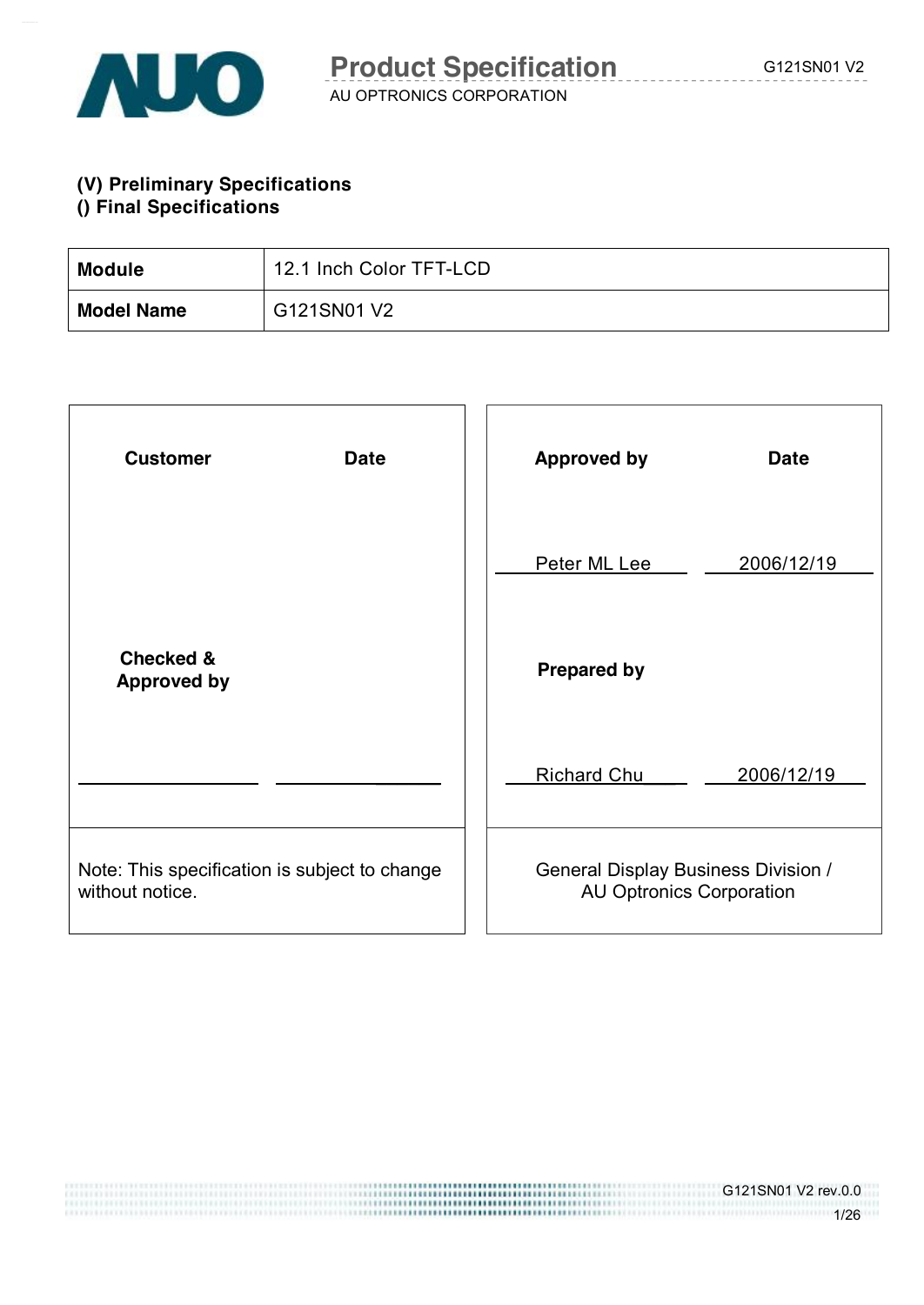

# **Product Specification**

AU OPTRONICS CORPORATION

# **Contents**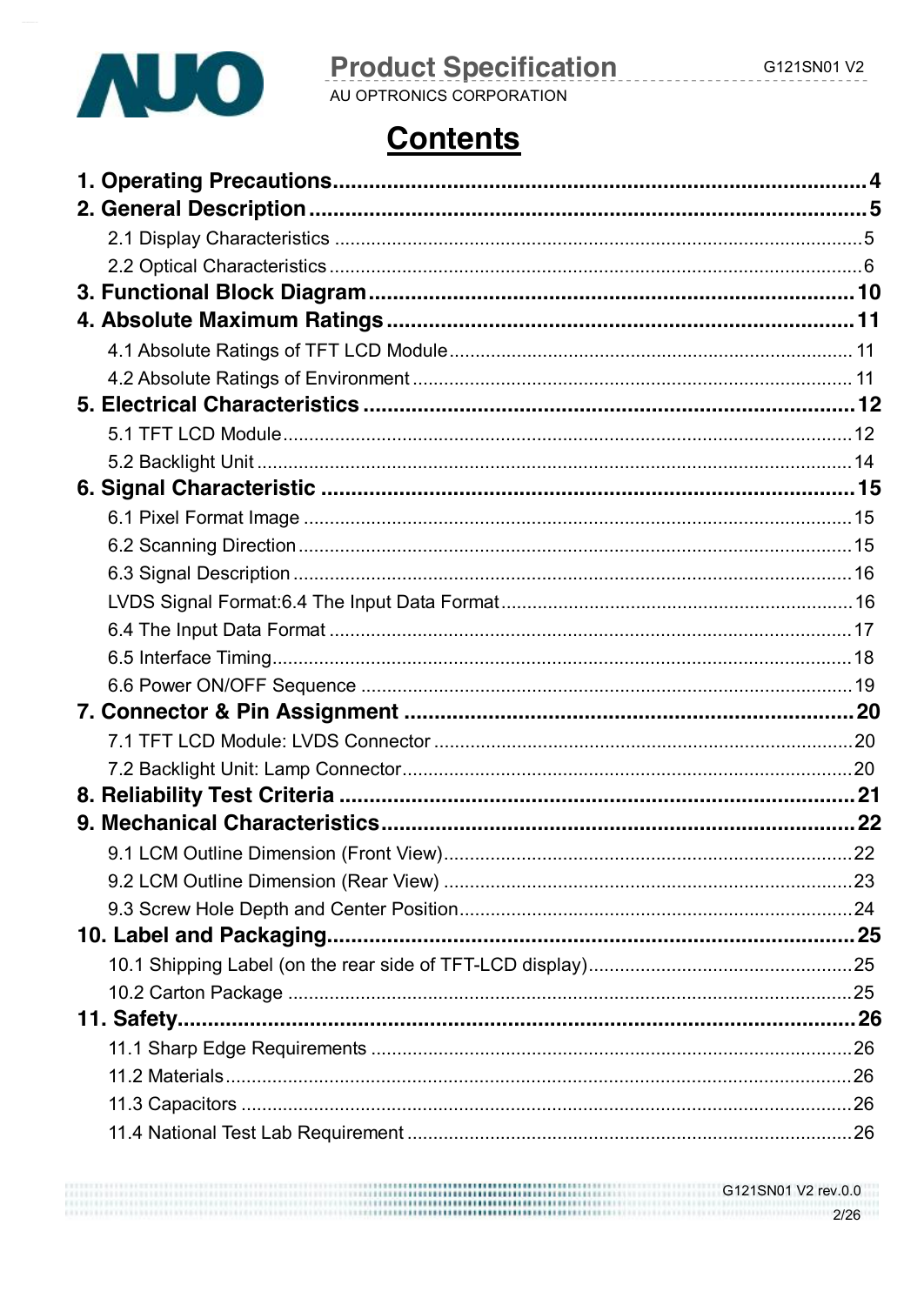

AU OPTRONICS CORPORATION

| <b>Version and Date</b> | Page           | <b>Old Description</b> | <b>New Description</b> | Remark |
|-------------------------|----------------|------------------------|------------------------|--------|
| 0.0 2006/12/19          | $\mathsf{All}$ | First Draft            | All                    |        |
|                         |                |                        |                        |        |
|                         |                |                        |                        |        |
|                         |                |                        |                        |        |
|                         |                |                        |                        |        |
|                         |                |                        |                        |        |
|                         |                |                        |                        |        |
|                         |                |                        |                        |        |
|                         |                |                        |                        |        |
|                         |                |                        |                        |        |
|                         |                |                        |                        |        |
|                         |                |                        |                        |        |
|                         |                |                        |                        |        |
|                         |                |                        |                        |        |
|                         |                |                        |                        |        |
|                         |                |                        |                        |        |
|                         |                |                        |                        |        |
|                         |                |                        |                        |        |
|                         |                |                        |                        |        |
|                         |                |                        |                        |        |
|                         |                |                        |                        |        |
|                         |                |                        |                        |        |
|                         |                |                        |                        |        |
|                         |                |                        |                        |        |
|                         |                |                        |                        |        |

G121SN01 V2 rev.0.0 3/26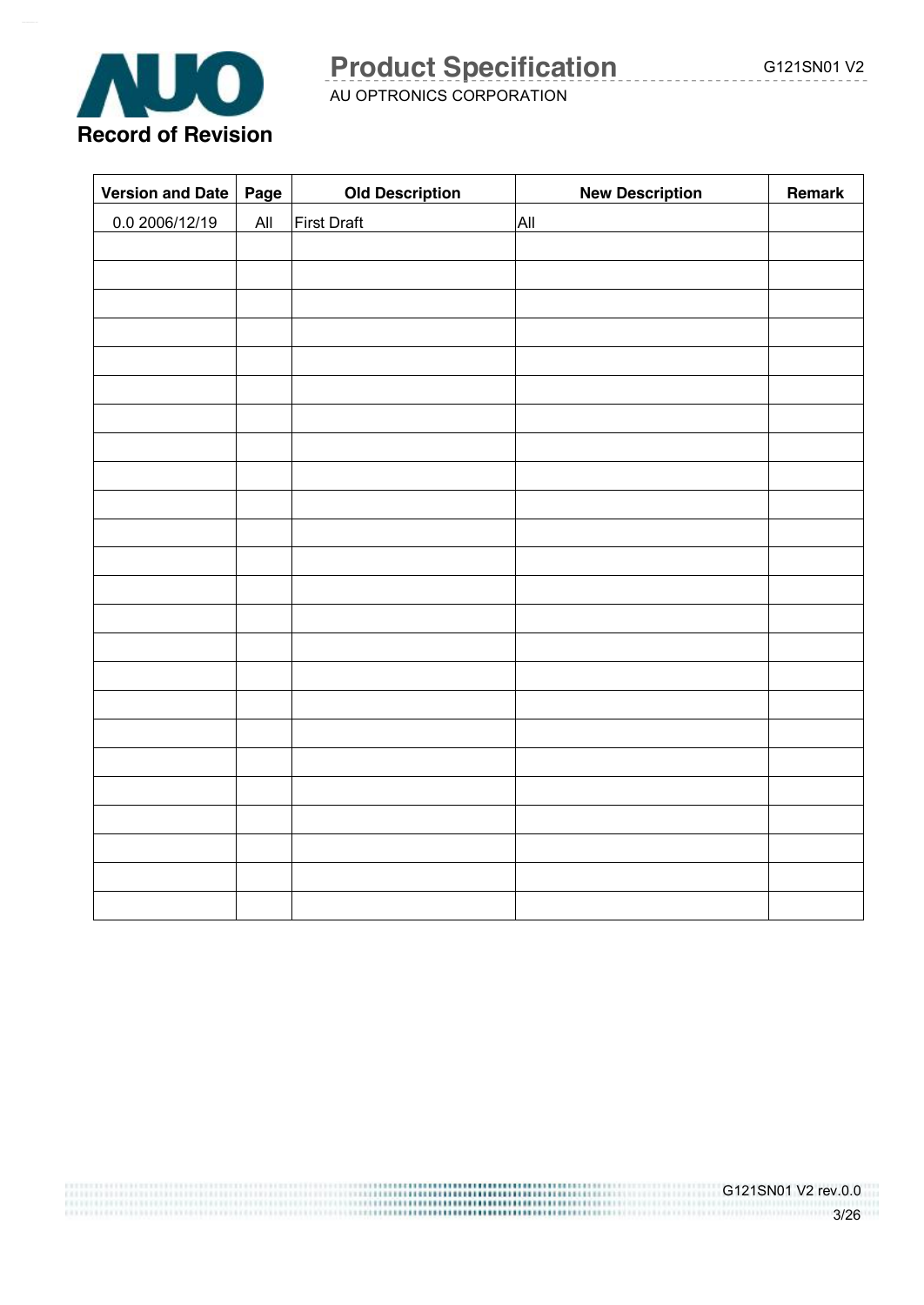G121SN01 V2 rev.0.0

4/26



**Product Specification G121SN01 V2** 

### AU OPTRONICS CORPORATION

## **1. Operating Precautions**

- 1) Since front polarizer is easily damaged, please be cautious and not to scratch it.
- 2) Be sure to turn off power supply when inserting or disconnecting from input connector.
- 3) Wipe off water drop immediately. Long contact with water may cause discoloration or spots.
- 4) When the panel surface is soiled, wipe it with absorbent cotton or soft cloth.
- 5) Since the panel is made of glass, it may be broken or cracked if dropped or bumped on hard surface.
- 6) Since CMOS LSI is used in this module, take care of static electricity and insure human earth when handling.
- 7) Do not open nor modify the module assembly.
- 8) Do not press the reflector sheet at the back of the module to any direction.
- 9) In case if a module has to be put back into the packing container slot after it was taken out from the container, do not press the center of the CCFL Reflector edge. Instead, press at the far ends of the CCFL Reflector edge softly. Otherwise the TFT Module may be damaged.
- 10) At the insertion or removal of the Signal Interface Connector, be sure not to rotate nor tilt the Interface Connector of the TFT Module.
- 11) After installation of the TFT Module into an enclosure (Notebook PC Bezel, for example), do not twist nor bend the TFT Module even momentary. At designing the enclosure, it should be taken into consideration that no bending/twisting forces are applied to the TFT Module from outside. Otherwise the TFT Module may be damaged.
- 12) Cold cathode fluorescent lamp in LCD contains a small amount of mercury. Please follow local ordinances or regulations for disposal.
- 13) Small amount of materials having no flammability grade is used in the LCD module. The LCD module should be supplied by power complied with requirements of Limited Power Source (IEC60950 or UL1950), or be applied exemption.
- 14) The LCD module is designed so that the CCFL in it is supplied by Limited Current Circuit (IEC60950 or UL1950). Do not connect the CCFL in Hazardous Voltage Circuit.
- 15) Severe temperature condition may result in different luminance, response time and lamp ignition voltage.
- 16) Continuous operating TFT-LCD display under low temperature environment may accelerate lamp exhaustion and reduce luminance dramatically.
- 17) The data on this specification sheet is applicable when LCD module is placed in landscape position.
- 18) Continuous displaying fixed pattern may induce image sticking. It's recommended to use screen saver or shuffle content periodically if fixed pattern is displayed on the screen.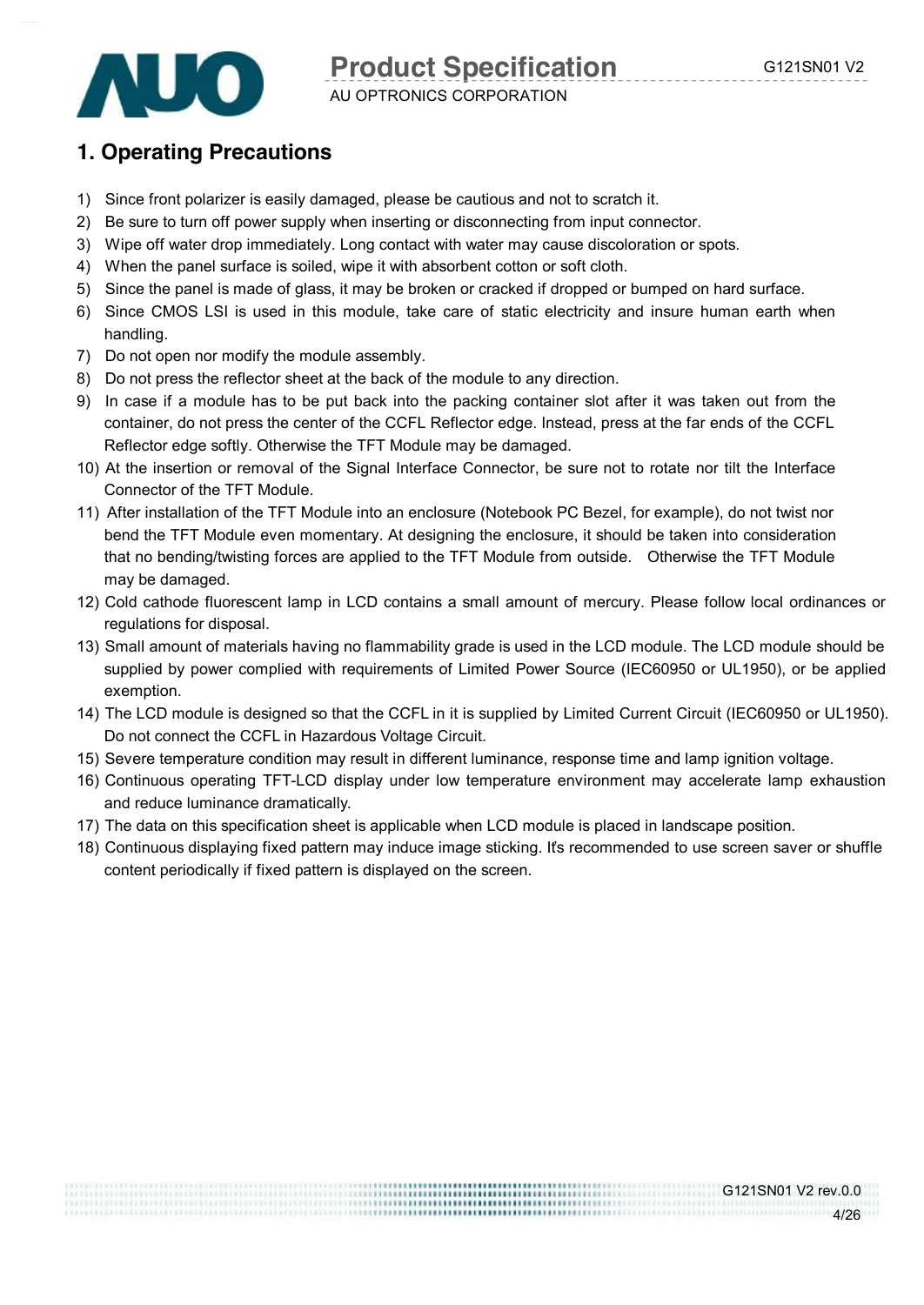

AU OPTRONICS CORPORATION

# **2. General Description**

G121SN01 V2 is a Color Active Matrix Liquid Crystal Display composed of a TFT-LCD display, a driver circuit, and a backlight system. The screen format is intended to support SVGA (800(H) x 600(V)) screen and 262K colors (RGB 6-bits). All input signals are LVDS interface compatible. Inverter card of backlight is not included.

G121SN01 V2 is designed for industrial display applications.

# **2.1 Display Characteristics**

The following items are characteristics summary on the table under 25 ℃ condition:

| <b>Items</b>                                                     | Unit                                          | <b>Specifications</b>               |
|------------------------------------------------------------------|-----------------------------------------------|-------------------------------------|
| Screen Diagonal                                                  | [inch]                                        | 12.1                                |
| <b>Active Area</b>                                               | [mm]                                          | 246.0(H) x 184.5(V)                 |
| Pixels H x V                                                     |                                               | 800x3(RGB) x 600                    |
| <b>Pixel Pitch</b>                                               | [mm]                                          | $0.3075 \times 0.3075$              |
| Pixel Arrangement                                                |                                               | R.G.B. Vertical Stripe              |
| Display Mode                                                     |                                               | TN, Normally White                  |
| Nominal Input Voltage VDD                                        | [Volt]                                        | 3.3 typ.                            |
| <b>Typical Power Consumption</b>                                 | [Watt]                                        | 7.3W (IRCFL=6.0mA)                  |
| Weight                                                           | [Grams]                                       | 660g (typ.)                         |
| <b>Physical Size</b>                                             | [mm]                                          | 279.0(H)x 209.0(V) x 11.0(D) (typ.) |
| <b>Electrical Interface</b>                                      |                                               | 1 channel LVDS                      |
| Surface Treatment                                                |                                               | Glare, Hardness 3H                  |
| <b>Support Color</b>                                             |                                               | 262K colors                         |
| <b>Temperature Range</b><br>Operating<br>Storage (Non-Operating) | $[^{\circ}C]$<br>$\mathsf{I}^\circ\mathsf{C}$ | $-10$ to $+65$<br>$-30$ to $+70$    |
| RoHS Compliance                                                  |                                               | RoHS Compliance                     |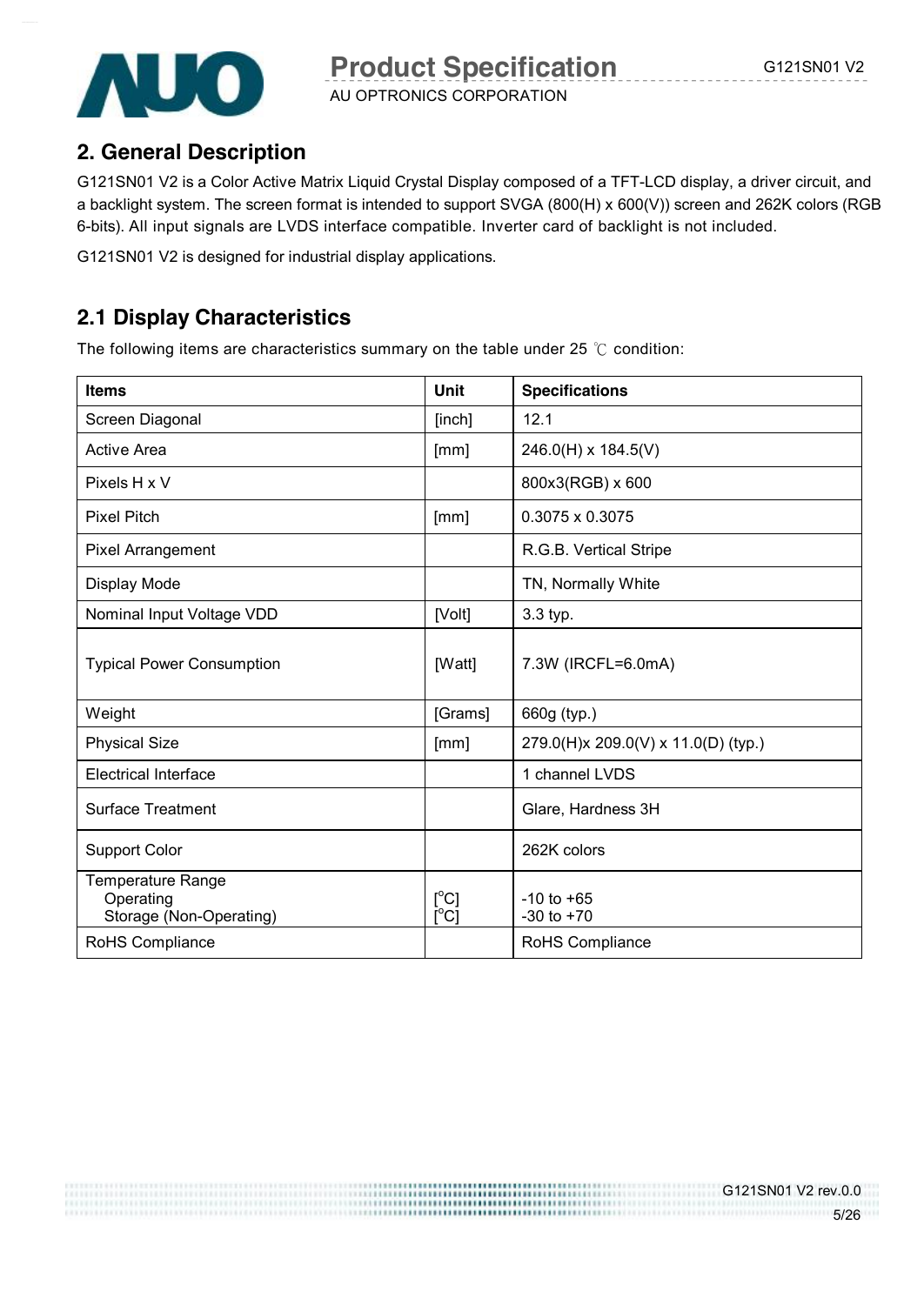

AU OPTRONICS CORPORATION

# **2.2 Optical Characteristics**

The optical characteristics are measured under stable conditions at 25℃ (Room Temperature):

| Item                                | Unit                 | <b>Conditions</b>                 | Min.           | Typ.  | Max.                         | <b>Note</b>    |  |  |  |
|-------------------------------------|----------------------|-----------------------------------|----------------|-------|------------------------------|----------------|--|--|--|
| <b>White Luminance</b>              | [cd/m <sup>2</sup> ] | $IRCFL = 6.0mA$<br>(center point) | 320            | 400   |                              | $\mathbf{1}$   |  |  |  |
| Uniformity                          |                      | 13 Points                         | ÷,             | 1.25  | 1.60                         | 1, 2, 3,       |  |  |  |
| <b>Contrast Ratio</b>               |                      | Dark Room                         | $\blacksquare$ | 600   | $\qquad \qquad \blacksquare$ | 4              |  |  |  |
|                                     |                      | Sky lamp                          |                | 10.0  |                              | $\overline{7}$ |  |  |  |
| Contrast Ratio in Daylight          |                      | Sun lamp                          |                | 9.0   |                              | $\overline{7}$ |  |  |  |
|                                     |                      | Sky lamp+Sun lamp                 |                | 6.0   |                              | $\overline{7}$ |  |  |  |
|                                     | [msec]               | Rising                            | $\blacksquare$ | 10    | 20                           |                |  |  |  |
| Response Time                       | [msec]               | Falling                           | $\blacksquare$ | 25    | 30                           | 5              |  |  |  |
|                                     | [msec]               | Rising + Falling                  | $\frac{1}{2}$  | 35    | 50                           |                |  |  |  |
|                                     | [degree]             | Horizontal<br>(Right)             | 60             | 70    |                              |                |  |  |  |
| <b>Viewing Angle</b>                | [degree]             | $CR = 10$<br>(Left)               | 60             | 70    | $\overline{\phantom{a}}$     | 6              |  |  |  |
|                                     | [degree]             | Vertical<br>(Upper)               | 55             | 60    | $\blacksquare$               |                |  |  |  |
|                                     | [degree]             | $CR = 10$<br>(Lower)              | 45             | 50    |                              |                |  |  |  |
|                                     |                      | Red x                             | 0.590          | 0.620 | 0.650                        |                |  |  |  |
|                                     |                      | Red y                             | 0.310          | 0.340 | 0.370                        |                |  |  |  |
|                                     |                      | Green x                           | 0.275          | 0.305 | 0.335                        |                |  |  |  |
| Color / Chromaticity<br>Coordinates |                      | Green y                           | 0.555          | 0.585 | 0.615                        |                |  |  |  |
| (CIE 1931)                          |                      | Blue x                            | 0.115          | 0.145 | 0.175                        |                |  |  |  |
|                                     |                      | Blue y                            | 0.085          | 0.115 | 0.145                        |                |  |  |  |
|                                     |                      | White x                           | 0.283          | 0.313 | 0.343                        |                |  |  |  |
|                                     |                      | White y                           | 0.299          | 0.329 | 0.359                        |                |  |  |  |
| <b>Color Gamut</b>                  | $\%$                 |                                   |                | 55    | $\blacksquare$               |                |  |  |  |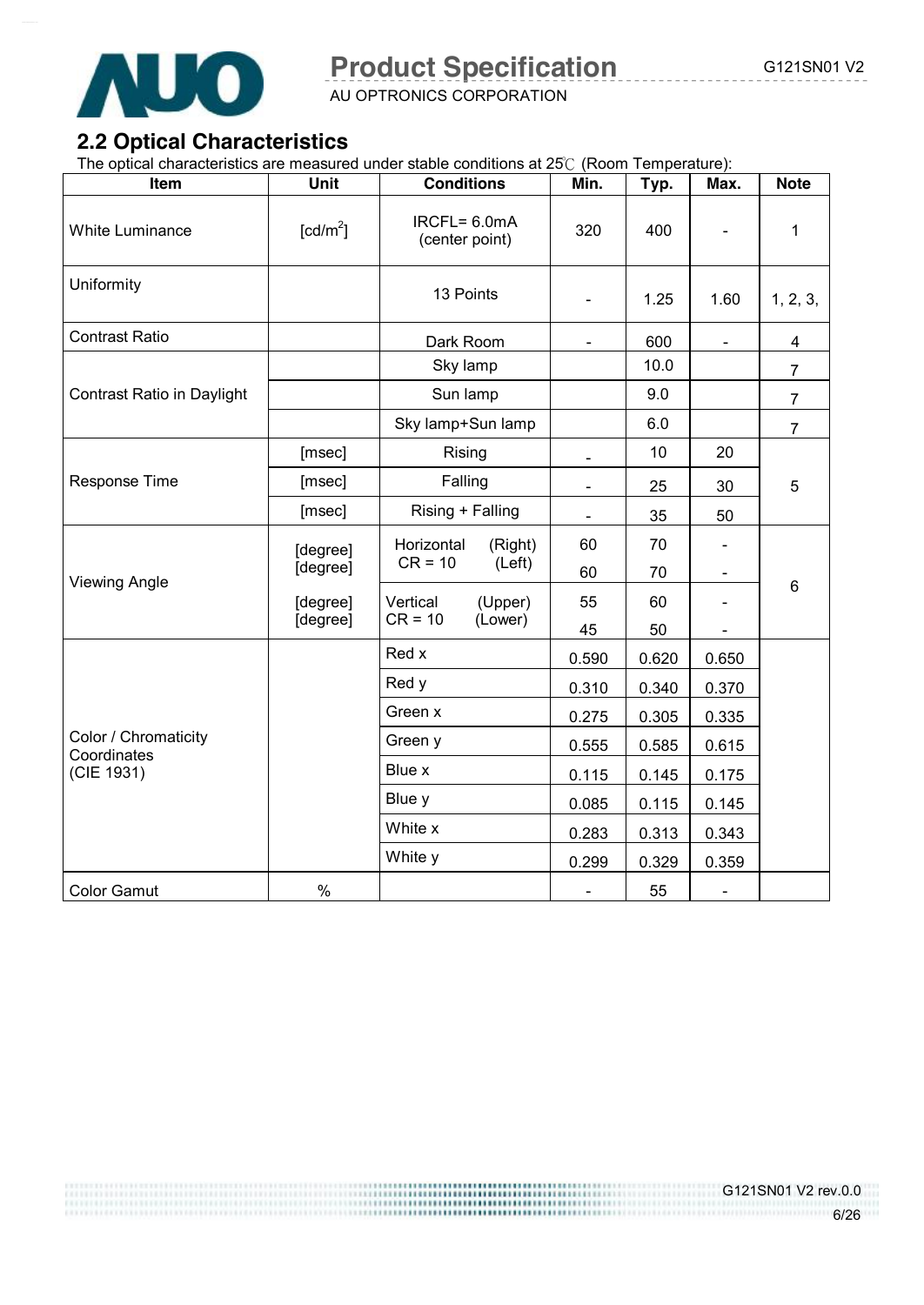

#### Note 1: Measurement method

Equipment Pattern Generator, Power Supply, Digital Voltmeter, Luminance meter (SR\_3 or equivalent)



Module Driving Equipment

Note 2: Definition of 13 points position



Note 3: The luminance uniformity of 13 points is defined by dividing the minimum luminance values by the maximum test point luminance

$$
\delta_{W13} = \frac{\text{Maximum brightness of Thirteen Points}}{\text{Minimum brightness of Thirteen Points}}
$$

,,,,,,,,,,,,,,,,,,,,,,,,,,,,,,,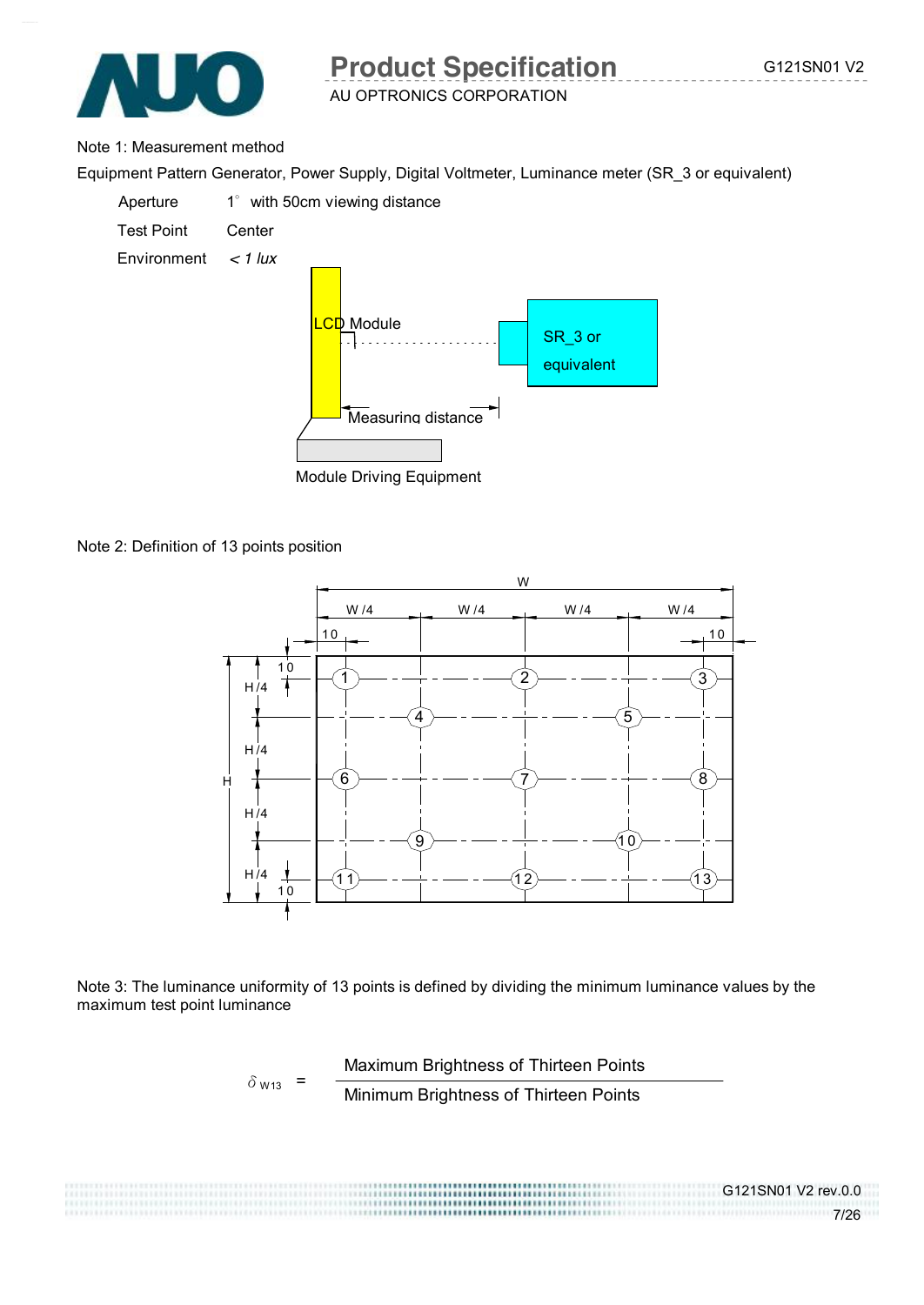G121SN01 V2 rev.0.0

8/26



**Product Specification G121SN01 V2** 

AU OPTRONICS CORPORATION

Contrast ratio (CR)= Brightness on the "White" state Brightness on the "Black" state

Note 5: Definition of response time:

The output signals of photo detector are measured when the input signals are changed from "White" to "Black" (falling time) and from "Black" to "White" (rising time), respectively. The response time interval is between 10% and 90% of amplitudes. Please refer to the figure as below.



#### Note 6: Definition of viewing angle

Viewing angle is the measurement of contrast ratio  $\geq 10$ , at the screen center, over a 180° horizontal and 180° vertical range (off-normal viewing angles). The 180° viewing angle range is broken down as below: 90° (θ) horizontal left and right, and 90° (Φ) vertical high (up) and low (down). The measurement direction is typically perpendicular to the display surface with the screen rotated to its center to develop the desired measurement viewing angle.

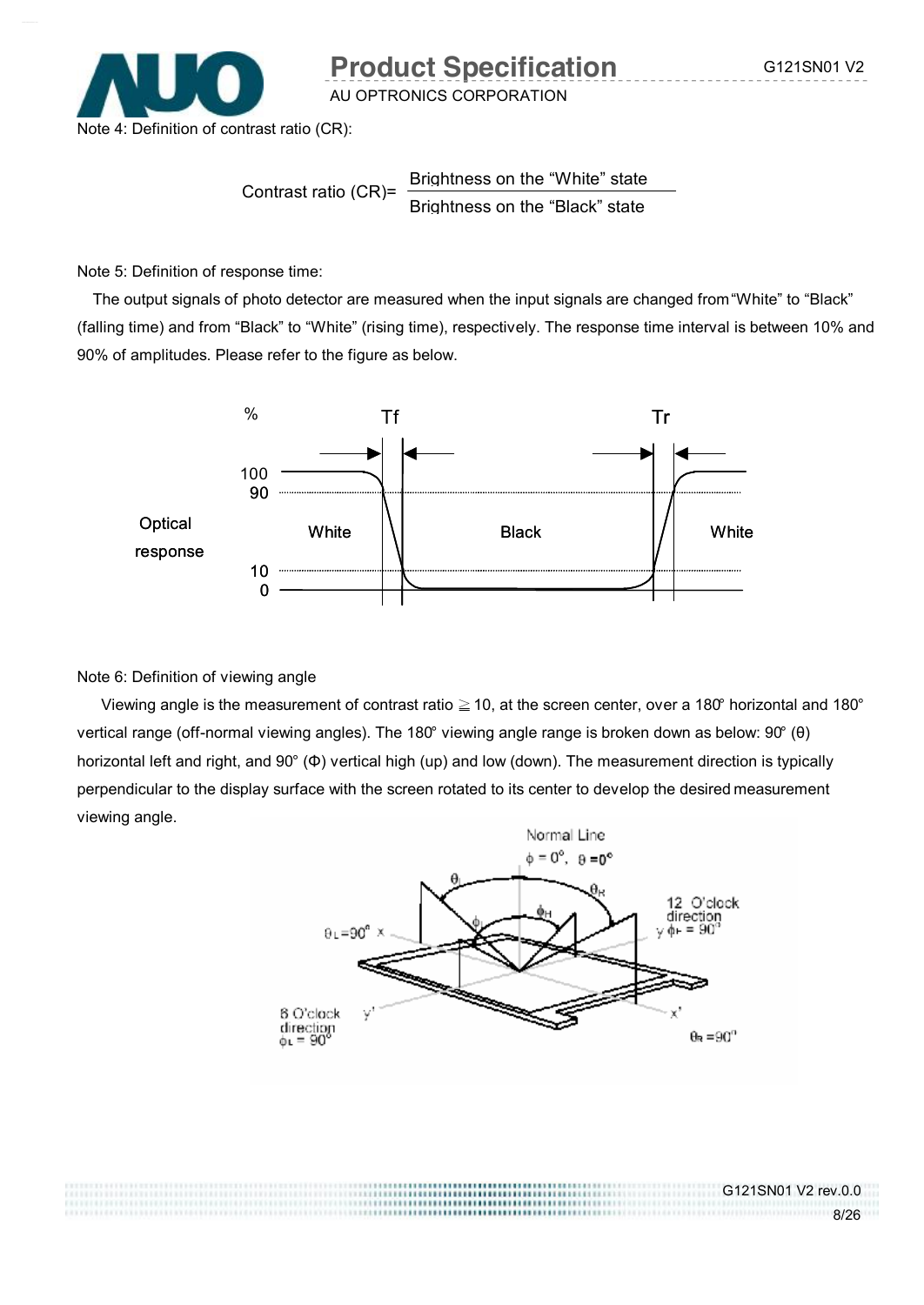

G121SN01 V2 rev.0.0

9/26

AU OPTRONICS CORPORATION

Note 7: Contrast Ratio in daylight:

Measuring method



Sun lamp: 100,000Lux Sky lamp: 2000fL (Foot-lambert) = 6852 nit Photometer: BM-5A

Luminance of black screen with simulated daylight Contrast Ratio in Daylight =  $\frac{\text{Luminance of white screen with simulated daylight}}{\text{Lattice of the total weight}}$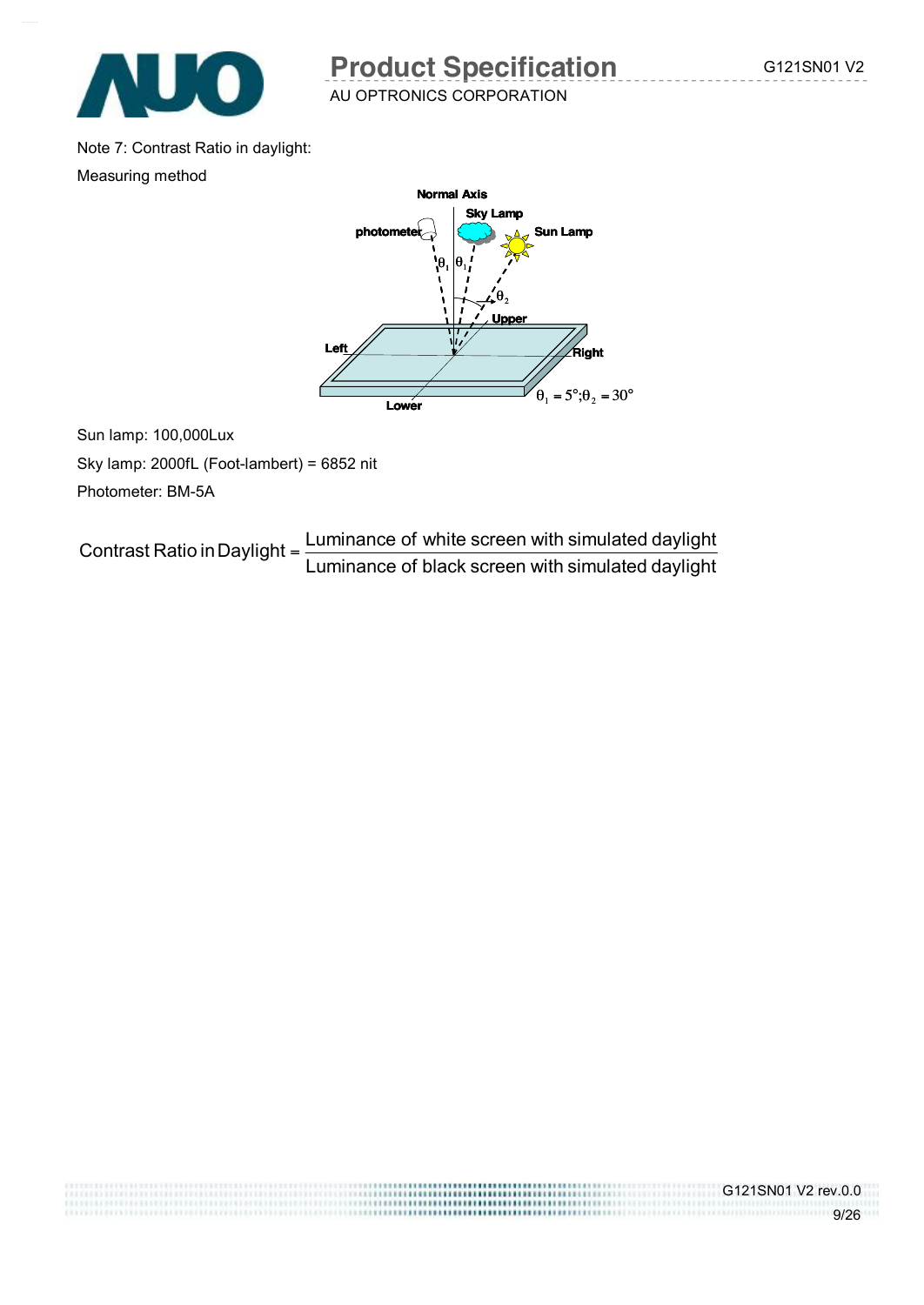

AU OPTRONICS CORPORATION

# **3. Functional Block Diagram**

The following diagram shows the functional block of the 12.1 inch color TFT/LCD module:



**LVDS Connector: JAE FI-SEB20P-HF13E**  **Lamp Connector: JST BHR-03VS-1** 

**Mating Type: JAE FI-S20S, FI-SE20M or equivalent** 

**Mating Type: SM03(4.0)B-BHS-1-TB** 

G121SN01 V2 rev.0.0

<u>10/26</u>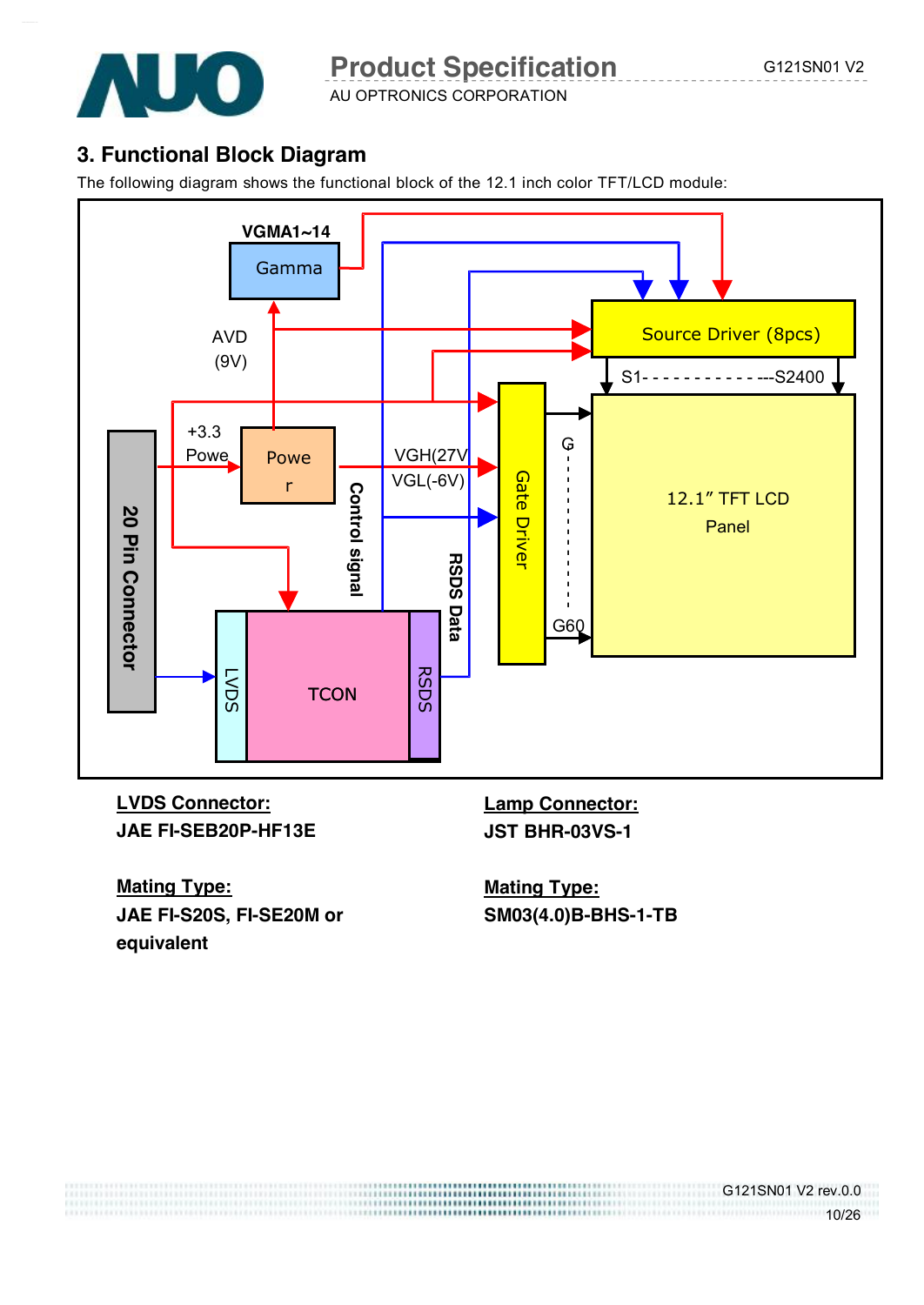

G121SN01 V2 rev.0.0

11/26

AU OPTRONICS CORPORATION

# **4. Absolute Maximum Ratings**

# **4.1 Absolute Ratings of TFT LCD Module**

| ltem            | Symbol | Min    | <b>Max</b> | Unit   |
|-----------------|--------|--------|------------|--------|
| Logic/LCD Drive | /in    | $-0.3$ | +4.u       | [Volt] |

### **4.2 Absolute Ratings of Environment**

| <b>Item</b>                  | Symbol     | Min   | Max   | Unit                                    |
|------------------------------|------------|-------|-------|-----------------------------------------|
| <b>Operating Temperature</b> | TOP        | $-10$ | +65   | $\mathsf{I}^\circ\mathsf{C}$            |
| <b>Operation Humidity</b>    | HOP        |       | 95    | [%RH]                                   |
| Storage Temperature          | TST        | $-30$ | $+70$ | $\mathsf{I}^\circ\mathsf{C} \mathsf{I}$ |
| <b>Storage Humidity</b>      | <b>HST</b> |       | 95    | [%RH]                                   |

**Note: Maximum Wet-Bulb should be 39**℃ **and no condensation.** 



Storge Range

XXXXXX + XXXXX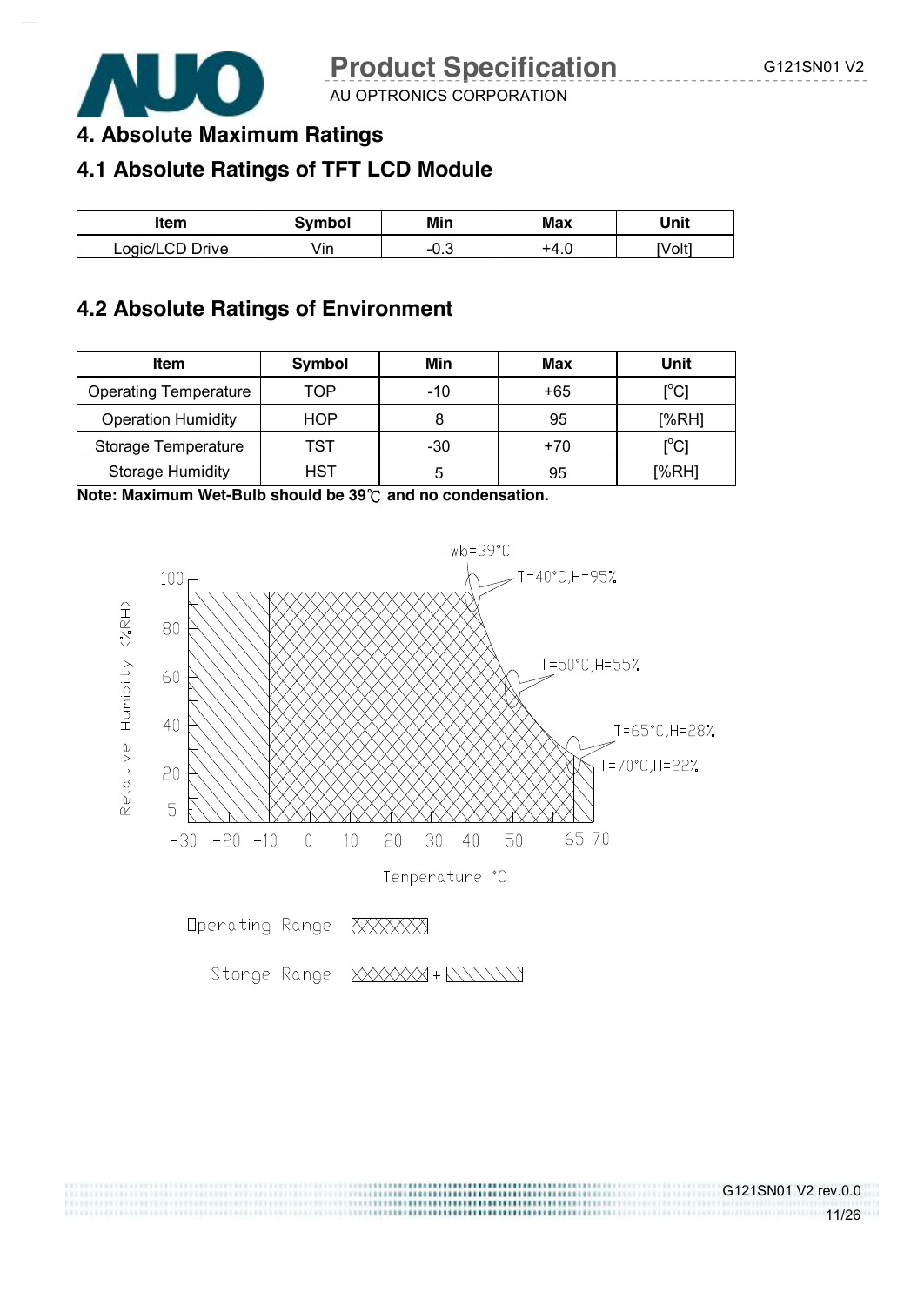**5. Electrical Characteristics** 

# **5.1 TFT LCD Module**

### **5.1.1 Power Specification**

| Symbol         | <b>Parameter</b>                            | Min | <b>Typ</b> | Max | <b>Units</b> | Remark                                              |
|----------------|---------------------------------------------|-----|------------|-----|--------------|-----------------------------------------------------|
| <b>VDD</b>     | Logic/LCD Drive<br>Voltage                  | 3.0 | 3.3        | 3.6 | [Volt]       | Load Capacitance 20uF                               |
| <b>IDD</b>     | <b>VDD Current</b>                          |     | 235        |     | [mAr<br>msl  | 64 Grayscale Pattern, Note 1                        |
| <b>IDD Max</b> | <b>IDD Current max</b>                      |     | 268        |     | mArm<br>s    | Vertical stripe line Pattern Note<br>$\overline{2}$ |
| Irush          | <b>LCD Inrush Current</b>                   |     |            | 1.5 | [A]          | Note 1                                              |
| <b>PDD</b>     | <b>VDD Power</b>                            |     | 0.86       |     | [Watt]       | All Black Pattern<br>$(VDD=3.3V)$                   |
| PDD Max        | <b>VDD Power max</b>                        |     | 0.88       |     | W            | Max Pattern Note                                    |
| <b>VDDrp</b>   | Allowable Logic/LCD<br>Drive Ripple Voltage |     | 100        |     | [mV]<br>p-p  |                                                     |

**Note 1: Effective value (mArms) at V<sub>cc</sub> = 3.3 V/25℃.** 



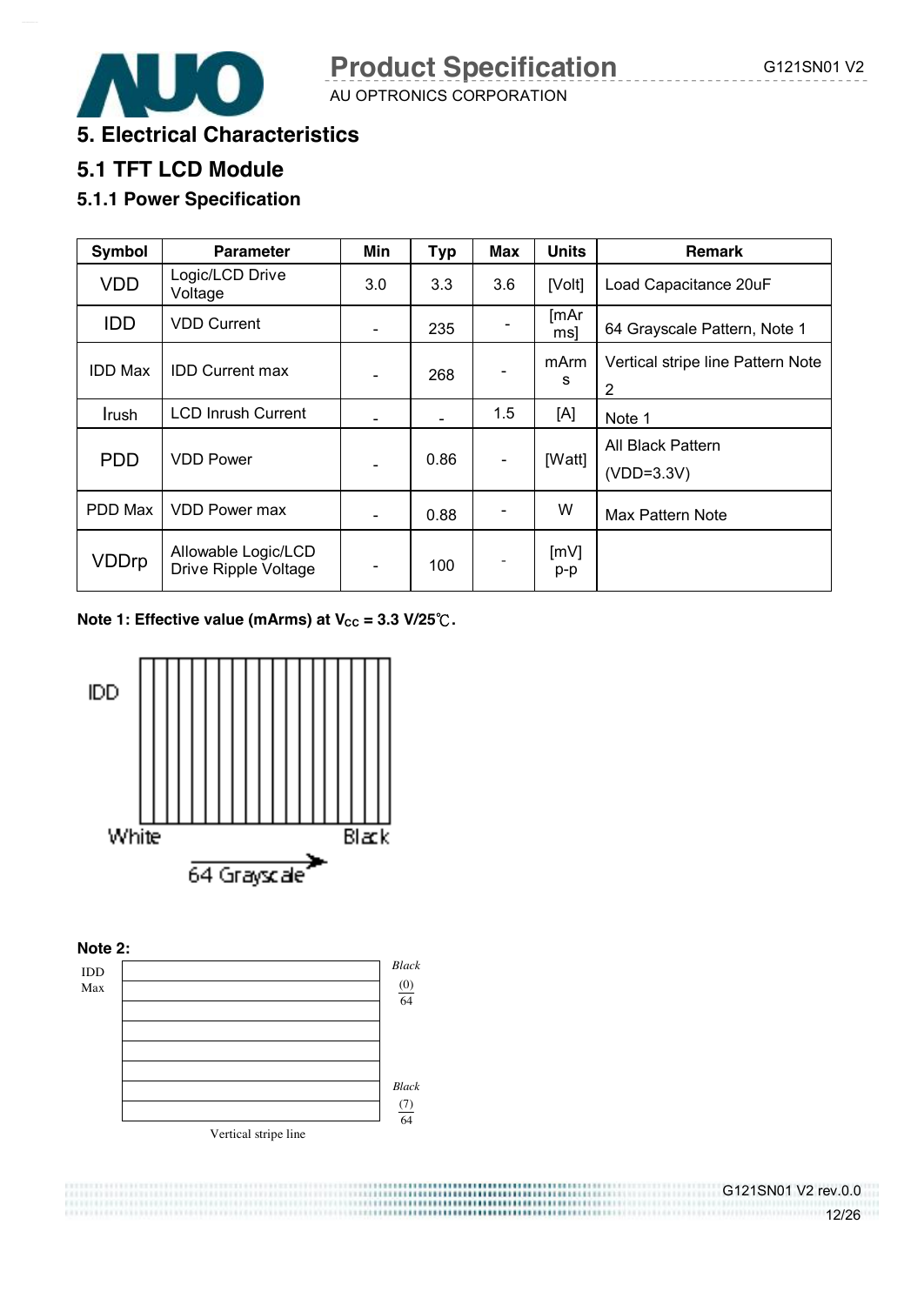

AU OPTRONICS CORPORATION

#### **5.1.2 Signal Electrical Characteristics**

Input signals shall be low or Hi-Z state when VDD is off.

| Symbol      | <b>Item</b>                            | Min.                     | Typ. | Max. | Unit       | Remark      |
|-------------|----------------------------------------|--------------------------|------|------|------------|-------------|
| <b>VID</b>  | Input Differential Voltage             | 250                      | 350  | 450  | [mV]       |             |
| <b>VICM</b> | Differential Input Common Mode Voltage | 1.0                      | 1.25 | 2.0  | [V]        |             |
| <b>VTH</b>  | Differential Input High Threshold      | $\overline{\phantom{a}}$ |      | 100  | [mV]       | $VCM=1.25V$ |
| <b>VTL</b>  | Differential Input Low Threshold       | $-100$                   |      |      | [mV]       | $VCM=1.25V$ |
| <b>CLK</b>  | Clock frequency                        | 30                       | 40   | 50   | <b>MHz</b> |             |

Note: LVDS Signal Waveform.



G121SN01 V2 rev.0.0 <u>13/26</u>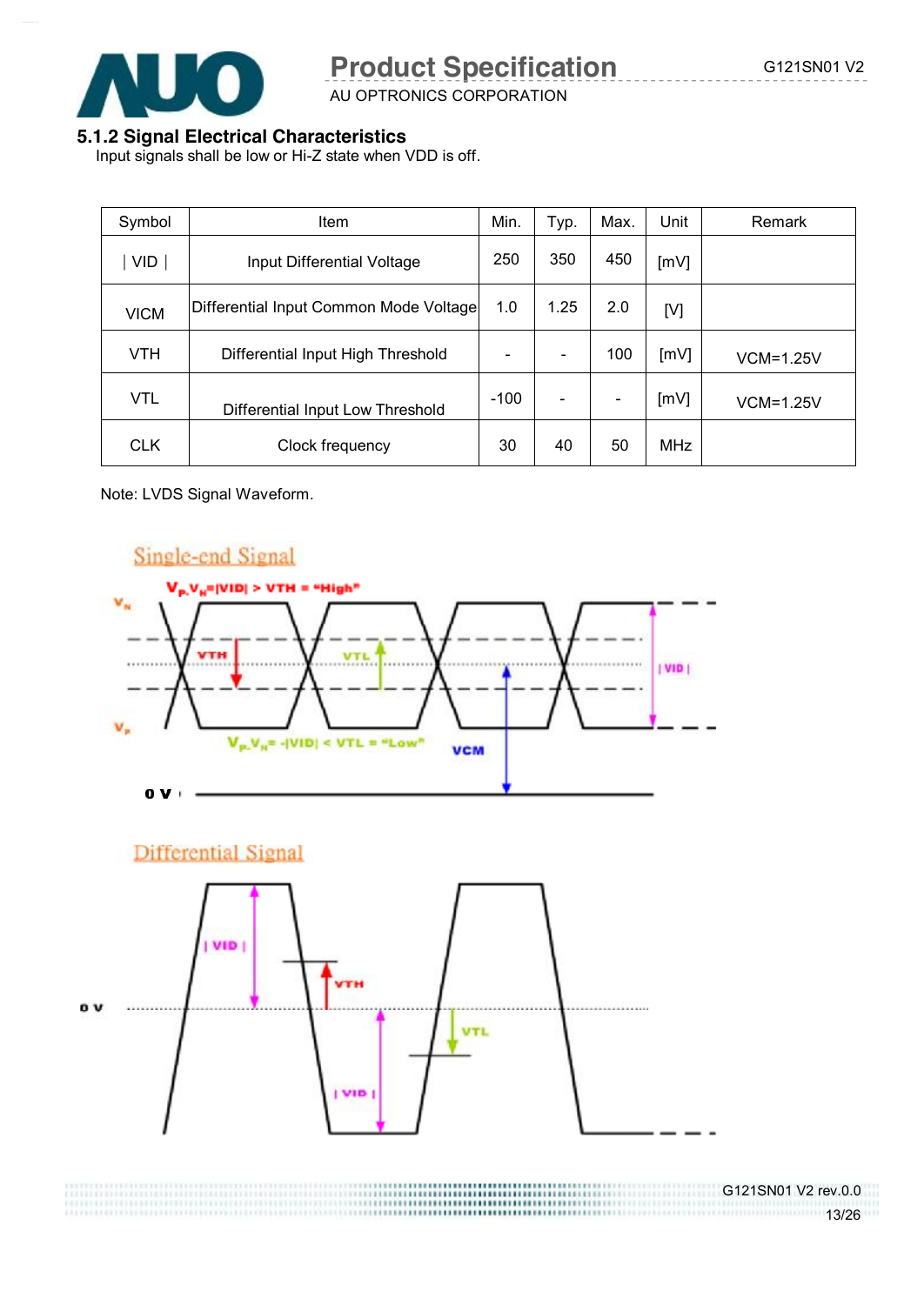G121SN01 V2 rev.0.0

14/26



AU OPTRONICS CORPORATION

# **5.2 Backlight Unit**

#### **5.2.1 Parameter guideline for CCFL**

Following characteristics are measured under a stable condition using an inverter at 25℃ (Room Temperature):

| Symbol                                         | <b>Parameter</b>                                     | Min.           | Typ.                     | Max.  | Unit          | <b>Remark</b>                              |
|------------------------------------------------|------------------------------------------------------|----------------|--------------------------|-------|---------------|--------------------------------------------|
| <b>IRCFL</b>                                   | CCFL operation range                                 | 3              | 6                        | 6.5   | [mA]<br>rms   | $(Ta=25^{\circ}C)$ Note 1, 2               |
| <b>FCFL</b>                                    | <b>CCFL Frequency</b>                                | 40             | 55                       | 65    | [KHz]         | $(Ta=25^{\circ}C)$ Note 3                  |
| <b>ViCFL</b><br>$0^{\circ}$ C)<br>(reference)  | <b>CCFL Ignition Voltage</b>                         |                | $\blacksquare$           | 1,270 | [Volt]<br>rms | $(Ta = 0^{\circ}C)$                        |
| <b>ViCFL</b><br>$(25^{\circ}C)$<br>(reference) | <b>CCFL Ignition Voltage</b>                         | $\blacksquare$ | $\overline{\phantom{a}}$ | 970   | [Volt]<br>rms | $(Ta=25^{\circ}C)$                         |
| <b>PCFL</b>                                    | <b>CCFL Power consumption</b><br>(inverter excluded) | 3.6            | 6.5                      | 7.3   | [Watt]        | $(Ta=25^{\circ}C)$ Note 4                  |
| Lamp Life                                      |                                                      |                | 50,000                   |       | <b>Hrs</b>    | $(Ta=25^{\circ}C)$ Note 2<br>$IRCFL = 6mA$ |

Note 1: IRCFL is defined as the return current of an inverter. (See Figure 1)



(Figure 1: Measurement of return current)

A stable IRCFL is a current without flicker or biasing waveform provided by inverter that ensures the backlight perform to its specification. The ideal sine waveform should be symmetric in positive and negative polarities and the asymmetry rate of the inverter waveform should be below 10%.

It is recommended to use the inverter with detection circuit to avoid overvoltage, overcurrent, or mismatching waveform. The purpose is to avoid current flow into only one of the lamps when the other one is not in operation.

Note 2: The definition of lamp life means when any of following conditions happen:

- a) Luminance falls to 50% or less of the initial value.
- b) Normal lighting is no more available (flickering, pink lighting, no lighting, etc.)
- c) Lamp voltage or lighting start voltage exceeds the specified value.

Note 3*:* CCFL frequency should be carefully determined to avoid interference between inverter and TFT LCD.

Higher frequency will induce higher leakage current and further impact lamp life.

Note 4: Calculator value for reference (IRCFLxVCFLx2=PCFL).

Note 5: The display is with dual lamp design, and the CCFL current in above table refers to each lamp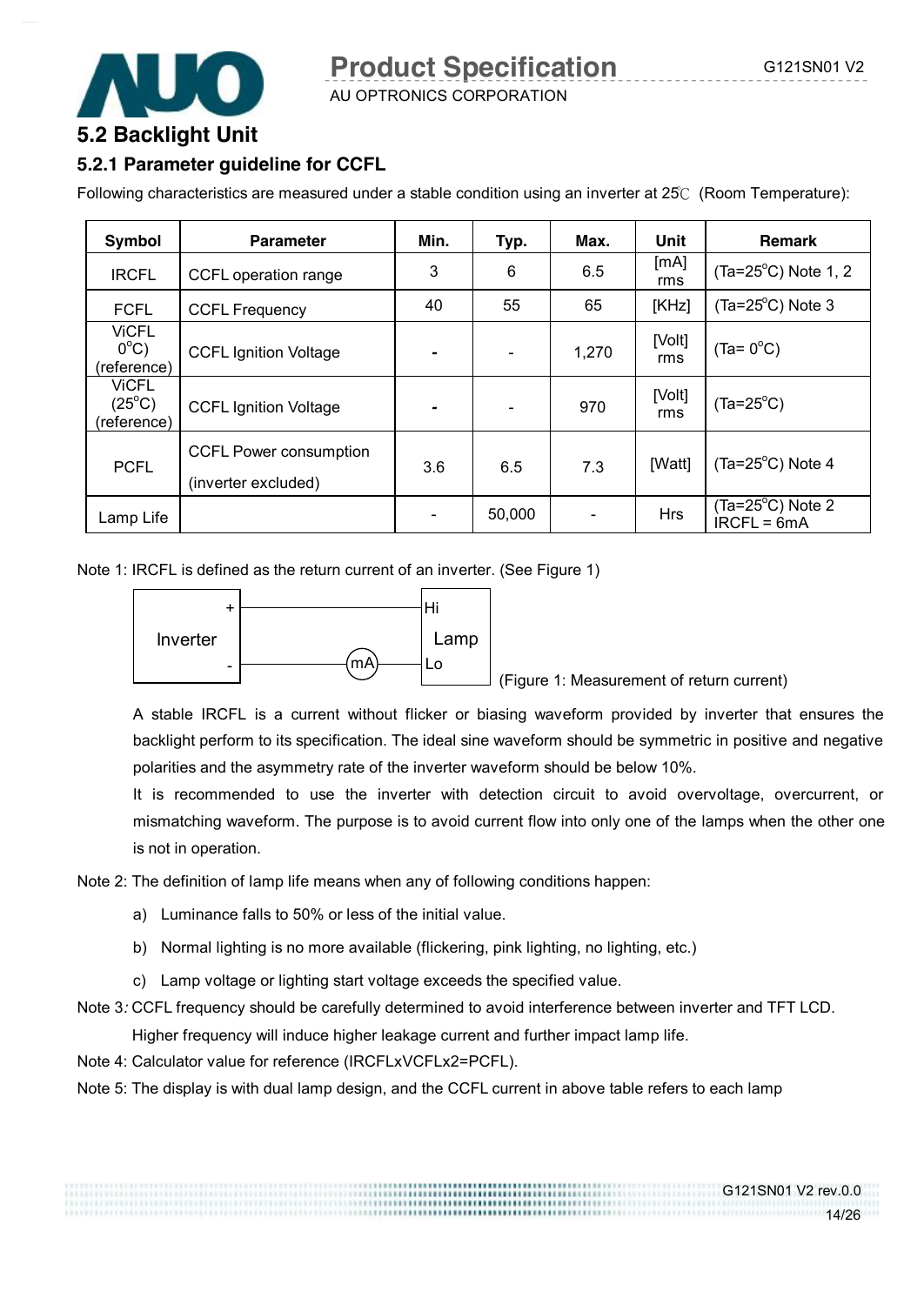

## **6. Signal Characteristic**

## **6.1 Pixel Format Image**

Following figure shows the relationship between input signal and LCD pixel format.

|            |   | $\mathbf{1}$ |              |              | $\overline{2}$ |   |                |  |  |  |                |  |  |              | 799             |                | 800 |                                                    |   |
|------------|---|--------------|--------------|--------------|----------------|---|----------------|--|--|--|----------------|--|--|--------------|-----------------|----------------|-----|----------------------------------------------------|---|
| 1st Line   | R |              | G B R        |              | G              | B |                |  |  |  |                |  |  | R            | $\vert G \vert$ |                | B R | G                                                  | B |
|            |   |              |              |              |                |   |                |  |  |  |                |  |  |              |                 |                |     | $\blacksquare$<br>$\blacksquare$                   |   |
|            |   | п            |              |              | $\blacksquare$ |   |                |  |  |  | $\blacksquare$ |  |  |              | $\blacksquare$  |                |     | $\blacksquare$<br>$\blacksquare$                   |   |
|            |   |              |              |              |                |   |                |  |  |  |                |  |  |              |                 |                |     | $\blacksquare$<br>$\blacksquare$<br>$\blacksquare$ |   |
|            |   |              |              |              |                |   |                |  |  |  |                |  |  |              |                 |                |     | $\blacksquare$<br>٠<br>$\blacksquare$              |   |
|            |   |              |              |              |                |   | $\blacksquare$ |  |  |  |                |  |  |              |                 | $\blacksquare$ |     |                                                    |   |
| 600th Line | R | G            | $\mathsf{B}$ | $\mathsf{R}$ | G              | B |                |  |  |  |                |  |  | $\mathsf{R}$ | G               | $\mathsf{B}$   | R   | G                                                  | B |

# **6.2 Scanning Direction**

The following figures show the image seen from the front view. The arrow indicates the direction of scan.



Fig. 1 Normal scan (Pin19 = GND/NC) Fig. 2 Reverse scan (Pin19 = High)



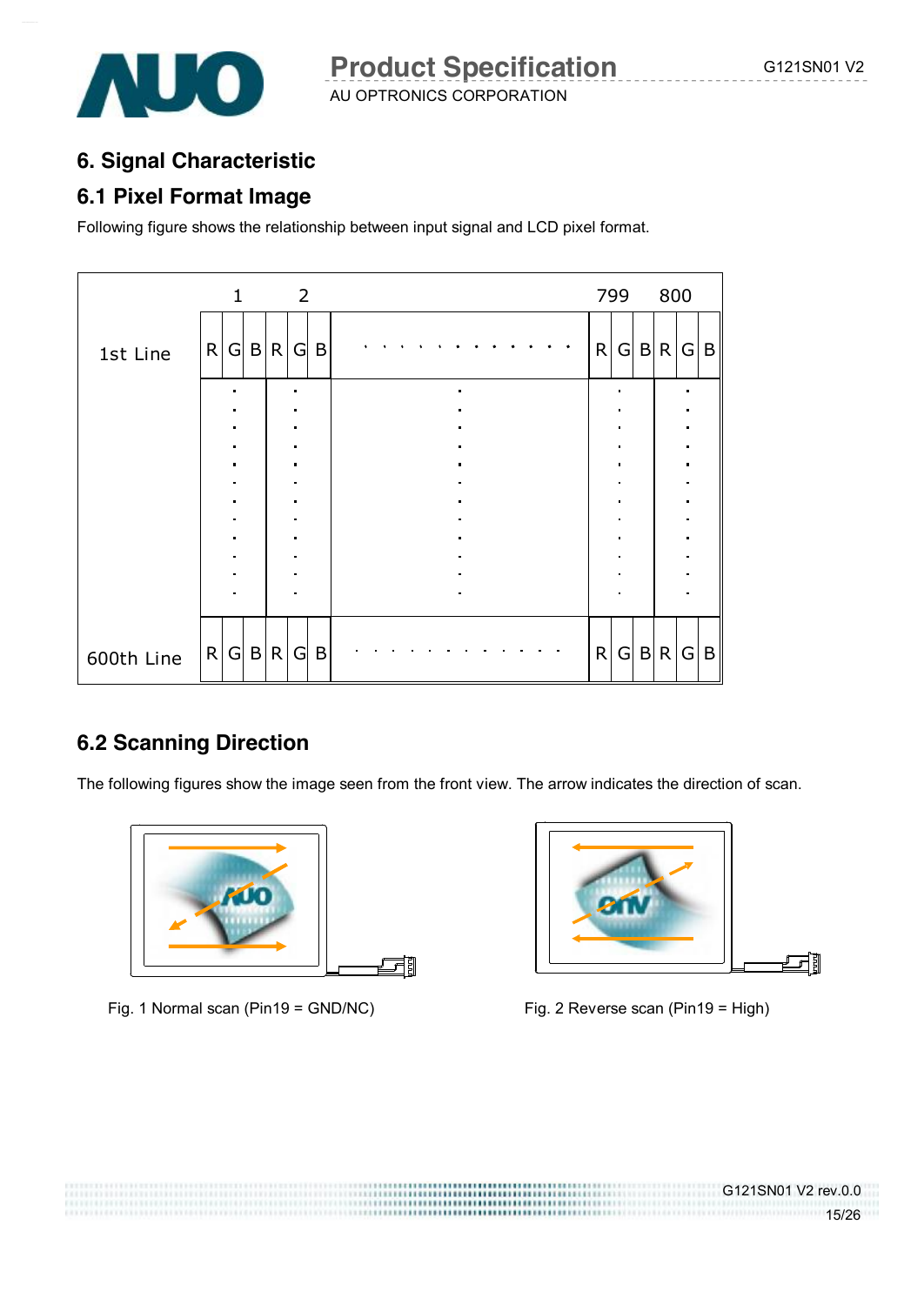

AU OPTRONICS CORPORATION

#### **6.3 Signal Description**

The module uses a LVDS receiver embedded in AUO's ASIC. LVDS is a differential signal technology for LCD interface and a high-speed data transfer device. Transmitter shall be SN75LVDS84 (negative edge sampling) or compatible.

### **Pin Assignment:**

| Pin No.    | <b>Signal Name</b> | Pin No. | <b>Signal Name</b> |
|------------|--------------------|---------|--------------------|
|            | VDD                | 2       | VDD                |
| 3          | <b>GND</b>         | 4       | <b>GND</b>         |
| 5          | RxIN0-             | 6       | RxIN0+             |
| 7          | <b>GND</b>         | 8       | RxIN1-             |
| 9          | RxIN1+             | 10      | <b>GND</b>         |
| 11         | RxIN2-             | 12      | RxIN2+             |
| 13         | <b>GND</b>         | 14      | CKIN-              |
| 15         | CKIN+              | 16      | <b>GND</b>         |
| 17         | NC/GND             | 18      | NC/GND             |
| 19 (Note1) | Reverse            | 20      | NC/GND             |

**Note1**: **Pin19 can be used for enabling "reverse scan" function. Refer to section 6.1 for scanning direction.** 

#### **Signal Description:**

| Signal Name    | Description                                                  |
|----------------|--------------------------------------------------------------|
| RxIN0-, RxIN0+ | LVDS differential data input (Red0-Red5, Green0)             |
| RxIN1-, RxIN1+ | LVDS differential data input (Green1-Green5, Blue0-Blue1)    |
| RxIN2-, RxIN2+ | LVDS differential data input (Blue2-Blue5, Hsync, Vsync, DE) |
| CKIN-, CKIN+   | LVDS differential clock input                                |
| Reverse        | High: Reverse Display; NC/GND: Normal Display                |
| <b>VDD</b>     | +3.3V Power Supply                                           |
| <b>GND</b>     | Ground                                                       |
| <b>NC</b>      | No Connection                                                |

Note: Input signals shall be low or Hi-Z state when VDD is off.

# **LVDS Signal Format:**

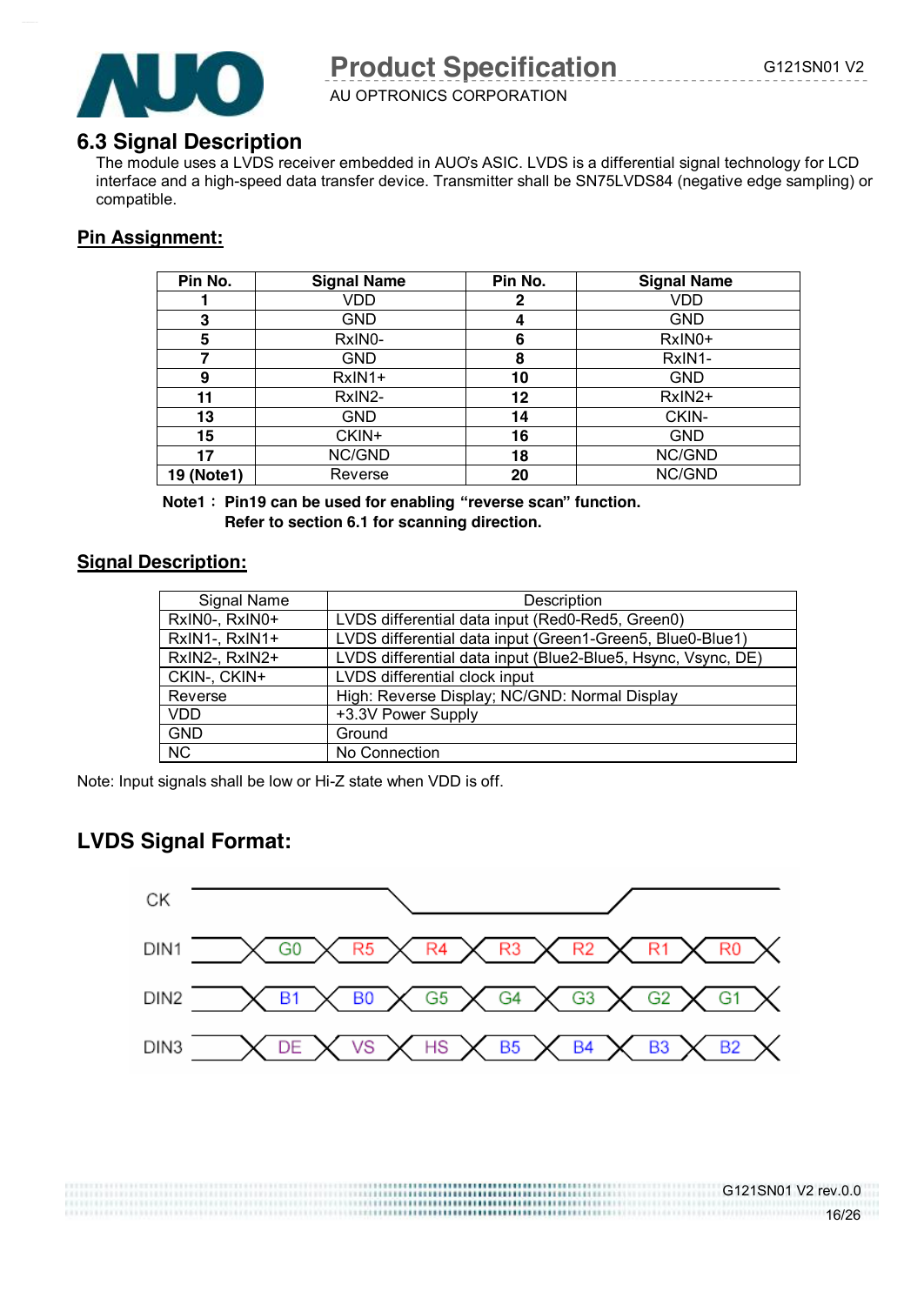

AU OPTRONICS CORPORATION

|  |  |  |  | 6.4 The Input Data Format |
|--|--|--|--|---------------------------|
|--|--|--|--|---------------------------|

| <b>Signal Name</b> | <b>Description</b>     |                                                        |
|--------------------|------------------------|--------------------------------------------------------|
| +RED5              | Red Data 5 (MSB)       | Red-pixel Data                                         |
| +RED4              | Red Data 4             | Each red pixel's brightness data consists of these     |
| +RED3              | Red Data 3             | 6 bits pixel data.                                     |
| +RED2              | Red Data 2             |                                                        |
| +RED1              | Red Data 1             |                                                        |
| +RED0              | Red Data 0 (LSB)       |                                                        |
|                    | Red-pixel Data         |                                                        |
| +GREEN5            | Green Data 5 (MSB)     | Green-pixel Data                                       |
| +GREEN4            | Green Data 4           | Each green pixel's brightness data consists of these   |
| +GREEN3            | Green Data 3           | 6 bits pixel data.                                     |
| +GREEN2            | Green Data 2           |                                                        |
| +GREEN1            | Green Data 1           |                                                        |
| +GREEN0            | Green Data 0 (LSB)     |                                                        |
|                    | Green-pixel Data       |                                                        |
| +BLUE5             | Blue Data 5 (MSB)      | <b>Blue-pixel Data</b>                                 |
| +BLUE4             | Blue Data 4            | Each blue pixel's brightness data consists of these    |
| +BLUE3             | Blue Data 3            | 6 bits pixel data.                                     |
| +BLUE2             | Blue Data 2            |                                                        |
| +BLUE1             | Blue Data 1            |                                                        |
| +BLUE0             | Blue Data 0 (LSB)      |                                                        |
|                    | <b>Blue-pixel Data</b> |                                                        |
| <b>CLK</b>         | Data Clock             | The typical frequency is 40MHz. The signal is          |
|                    |                        | used to strobe the pixel data and DE signals.          |
|                    |                        | All pixel data shall be valid at the falling edge when |
|                    |                        | the DE signal is high.                                 |
| DE                 | Display Timing         | This signal is strobed at the falling edge of CLK.     |
|                    |                        | When the signal is high, the pixel data shall be valid |
|                    |                        | to be displayed.                                       |
| <b>VSYNC</b>       | <b>Vertical Sync</b>   | The signal is synchronized to CLK.                     |
| <b>HSYNC</b>       | <b>Horizontal Sync</b> | The signal is synchronized to CLK.                     |

**Note: Output signals from any system shall be low or Hi-Z state when VDD is off.** 

 $G121SNO1 V2 rev.0.0$ <br>17/26 17/26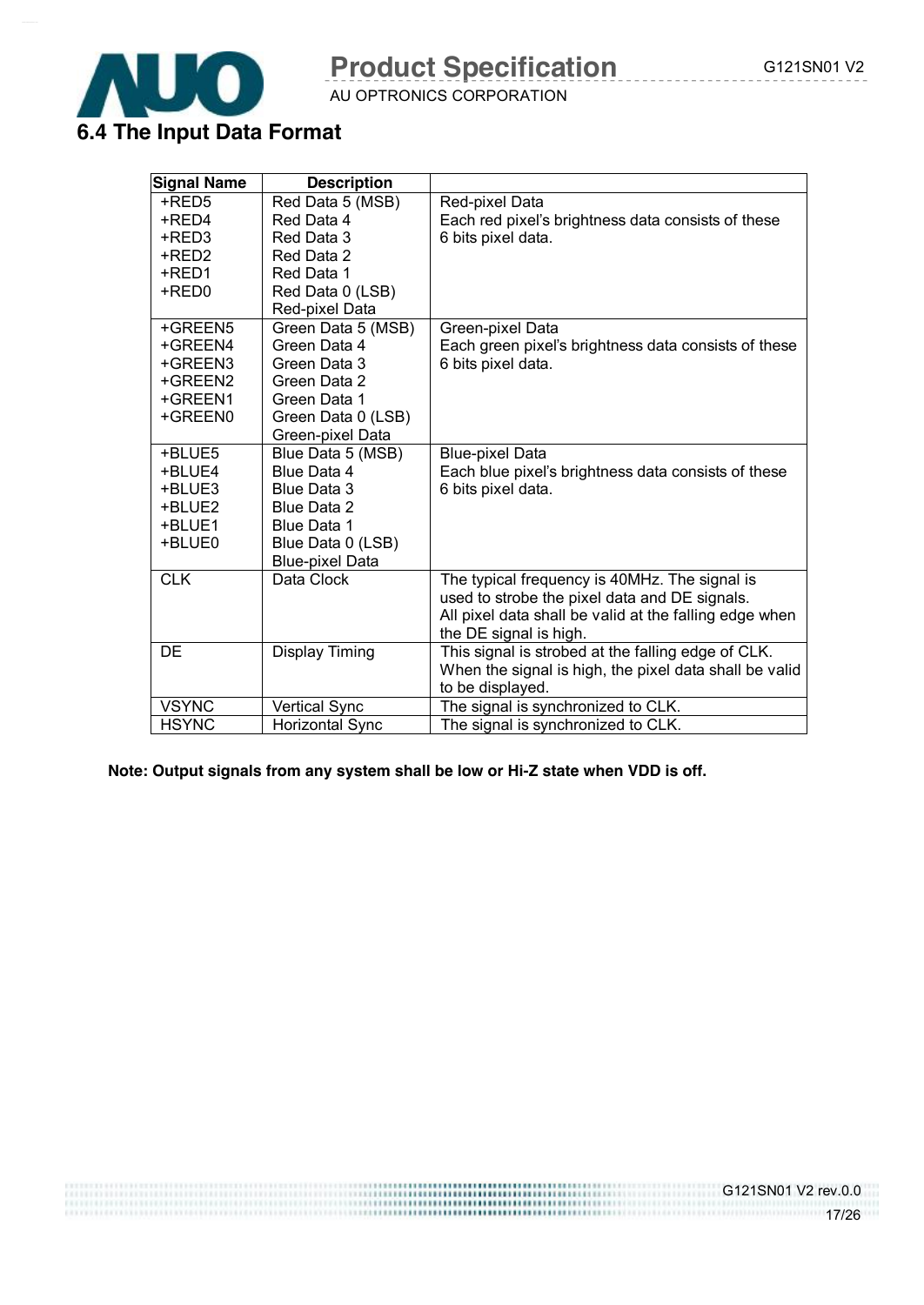

# **6.5 Interface Timing 6.5.1 Timing Characteristics**

#### **DE only mode**

| Parameter       |                 | Symbol                            | Min. | Typ. | Max. | Unit                           | Condition |
|-----------------|-----------------|-----------------------------------|------|------|------|--------------------------------|-----------|
| Clock frequency |                 | 1/ $T_{\underline{\text{Clock}}}$ | 30   | 40   | 50   | <b>MHz</b>                     |           |
|                 | Period          | $T_{V}$                           | 628  | 628  | 628  |                                |           |
| Vertical        | Active          | $\mathsf{T}_{\textsf{VD}}$        | 600  | 600  | 600  | $T_{Line}$                     |           |
| Section         | <b>Blanking</b> | $T_{VB}$                          | 28   | 28   | 28   |                                |           |
|                 | Period          | $\mathsf{T}_\mathsf{H}$           | 960  | 1056 | 1060 |                                |           |
| Horizontal      | Active          | Т <sub>нр</sub>                   | 800  | 800  | 800  | ${\mathsf T}_{\mathsf{Clock}}$ |           |
| Section         | <b>Blanking</b> | $\mathsf{T}_{\mathsf{HB}}$        | 160  | 256  | 260  |                                |           |

#### **Note: Frame rate is 60 Hz.**

#### **6.5.2 Input Timing Diagram**

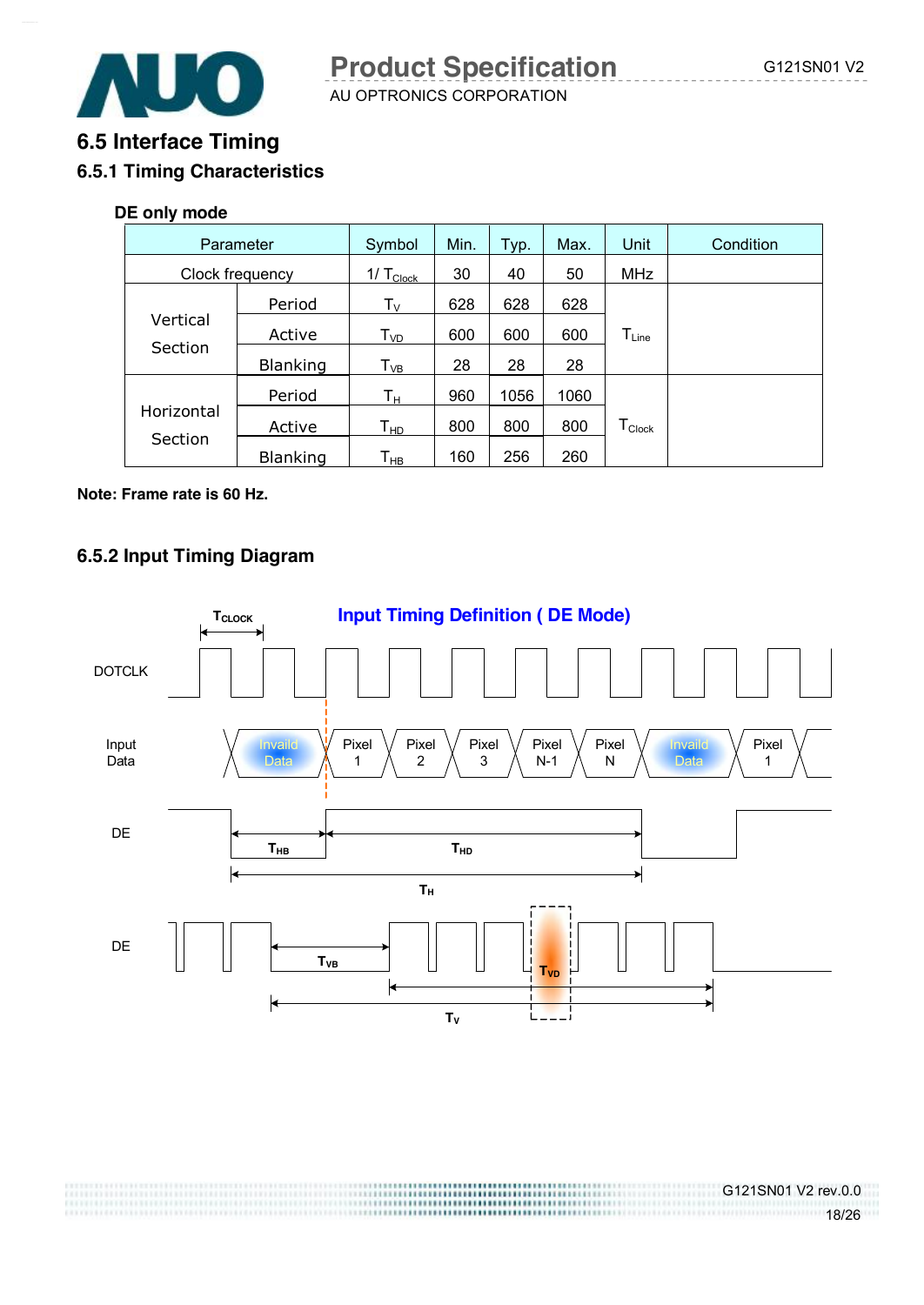

AU OPTRONICS CORPORATION

### **6.6 Power ON/OFF Sequence**

VDD power and lamp on/off sequence is as below. Interface signals are also shown in the chart. Signals from any system shall be Hi-Z state or low level when VDD is off.



### **Power ON/OFF sequence timing**

| <b>Parameter</b> | Min. | Typ. | Max. | <b>Units</b> |  |
|------------------|------|------|------|--------------|--|
| T1               | 0.5  |      | 10   | ms           |  |
| T <sub>2</sub>   | 0    |      | 50   | ms           |  |
| T <sub>3</sub>   | 180  |      | -    | ms           |  |
| <b>T4</b>        | 180  |      |      | ms           |  |
| T <sub>5</sub>   | 0    |      | 50   | ms           |  |
| T <sub>6</sub>   | 0    |      | 10   | ms           |  |
| Τ7               | 500  |      |      | Ms           |  |

VDD power and lamp on/off sequence is as follows.

Interface signals are also shown in the chart.

Signals from any system shall be Hi-Z state or low level when VDD is off.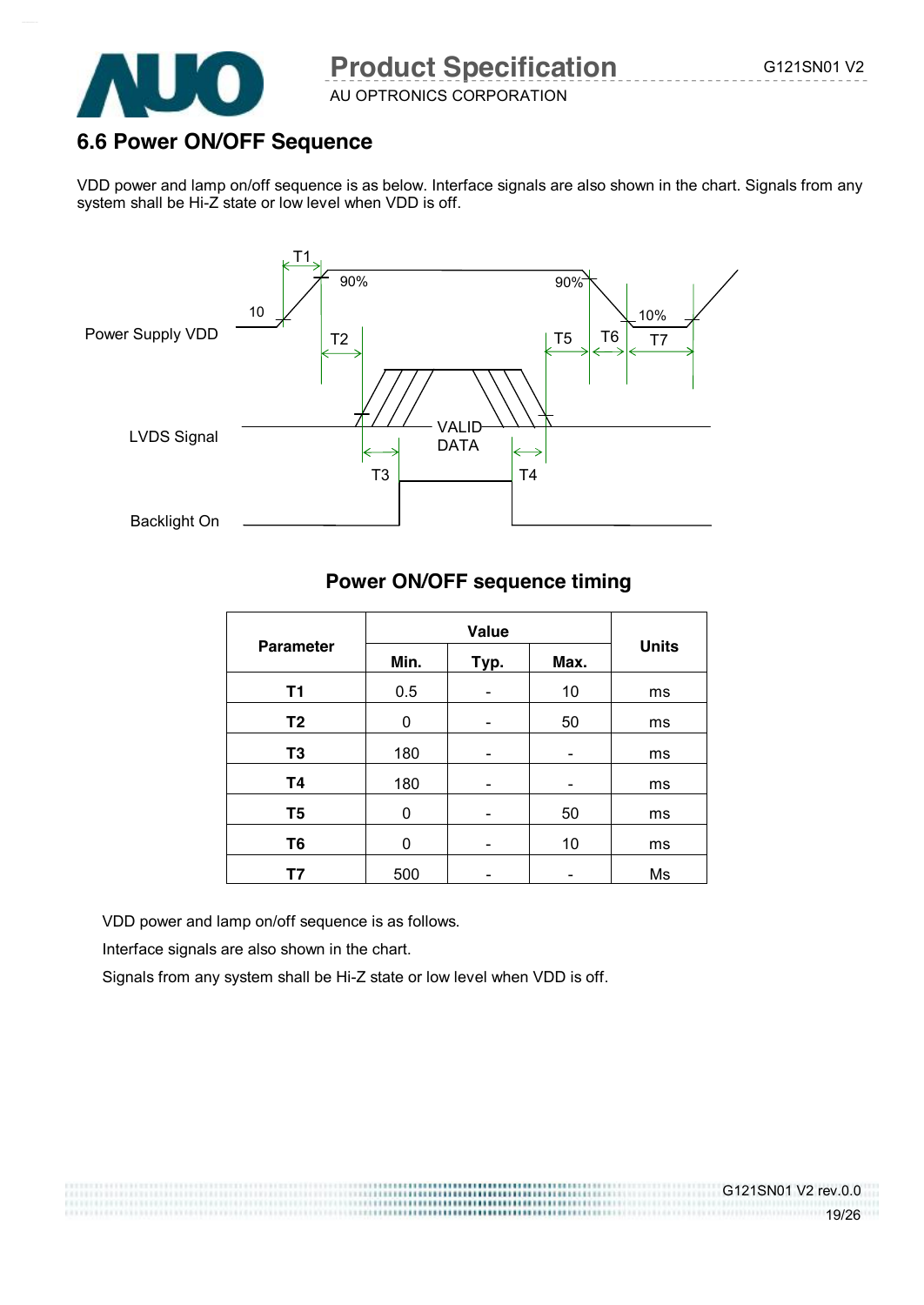

AU OPTRONICS CORPORATION

# **7. Connector & Pin Assignment**

Physical interface is described as for the connector on module. These connectors are capable of accommodating the following signals and will be following components.

# **7.1 TFT LCD Module: LVDS Connector**

| <b>Connector Name / Designation</b> | <b>Signal Connector</b>         |  |  |
|-------------------------------------|---------------------------------|--|--|
| Manufacturer                        | JAE                             |  |  |
| <b>Connector Model Number</b>       | FI-SEB20P-HF13E                 |  |  |
| <b>Mating Model Number</b>          | FI-S20S, FI-SE20M or compatible |  |  |

# **7.2 Backlight Unit: Lamp Connector**

| <b>Connector Name / Designation</b> | <b>Lamp Connector</b>        |  |  |
|-------------------------------------|------------------------------|--|--|
| Manufacturer                        | JST                          |  |  |
| <b>Connector Model Number</b>       | JST BHR-03VS-1 or compatible |  |  |
| <b>Mating Model Number</b>          | JST SM03(4.0)B-BHS-1-TB      |  |  |

| Pin no. | Symbol | <b>Function</b>          | <b>Remark</b>      |
|---------|--------|--------------------------|--------------------|
|         | н      | CCFL power supply (H.V.) | Cable color: Pink  |
| 2       | NC.    | No connection            |                    |
| 3       |        | CCFL power supply (GND)  | Cable color: White |

,,,,,,,,,,,,,,,,,,,,,,,,,,,,

G121SN01 V2 rev.0.0

20/26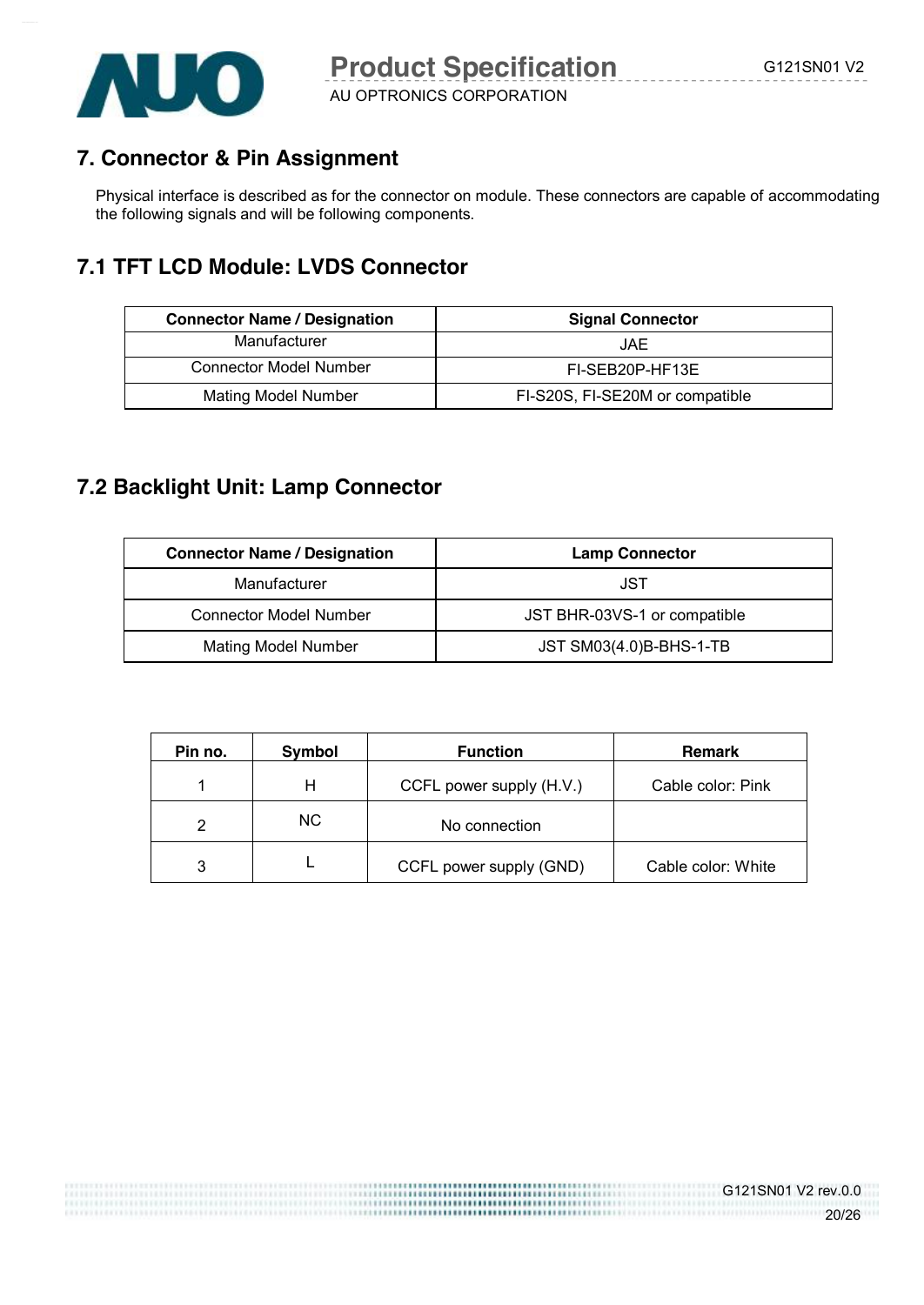

# **8. Reliability Test Criteria**

| <b>Items</b>                                     | <b>Required Condition</b>                                                                                                                                     | <b>Note</b>  |
|--------------------------------------------------|---------------------------------------------------------------------------------------------------------------------------------------------------------------|--------------|
| <b>High Temperature</b><br>Operation             | 65°C, 240Hrs (center point of panel surface)                                                                                                                  | Note 1, 2, 3 |
| Low Temperature<br>Operation                     | -10 $^\circ$ C , 240Hrs                                                                                                                                       | Note 1, 2, 3 |
| <b>Hot Storage</b>                               | 70℃, 240Hrs                                                                                                                                                   | Note 1, 2, 3 |
| <b>Cold Storage</b>                              | -30 $^\circ\!{\rm C}$ , 240Hrs                                                                                                                                | Note 1, 2, 3 |
| High temperature &<br>high humidity<br>operation | 40℃, 90%RH, 240Hrs<br>(No condensation)                                                                                                                       | Note 1, 2, 3 |
| <b>Shock Test</b><br>(Non-Operating)             | 50G/11ms, $\pm X$ , $\pm Y$ , $\pm Z$ , half-Sin, one time                                                                                                    | Note 1, 2, 3 |
| <b>Vibration Test</b><br>(Non-Operating)         | 1.5G, $10H_z \sim 200H_z \sim 10H_z$<br>30 minutes for each Axis (X, Y, Z)                                                                                    | Note 1, 2, 3 |
| <b>ESD</b>                                       | Contact Discharge: Max±8KV, 150pF(330Ω) 1sec, 8 points, 25<br>times/point.                                                                                    |              |
|                                                  | Air Discharge: Max $\pm$ 15KV, 150pF(330 $\Omega$ ) 1sec, 8<br>points, 25<br>times/point                                                                      | Note 3, 4    |
| Thermal shock<br>(non-operation)                 | 1. $-20^{\circ}$ C $\pm 3^{\circ}$ C 30 minutes<br>$60^\circ$ C $\pm 3^\circ$ C 30 minutes<br>2.100 cycles<br>3. Temperature transition time within 5 minutes | Note 1, 2, 3 |
| <b>Attitude Test</b>                             | Operation: 10,000ft / 8hrs<br>Non-Operation: 40,000ft / 24hrs                                                                                                 | Note 3       |

**Note 1: Evaluation should be tested after storage at room temperature for one hour.** 

**Note 2: There should be no change which might affect the practical display function when the display quality test is conducted under normal operating condition.** 

- **Note 3: Judgment: 1. Function OK 2. No serious image quality degradation**
- **Note 4: According to EN61000-4-2 , ESD class B: Some performance degradation allowed. No data lost,**

**self-recoverable. No hardware failures.**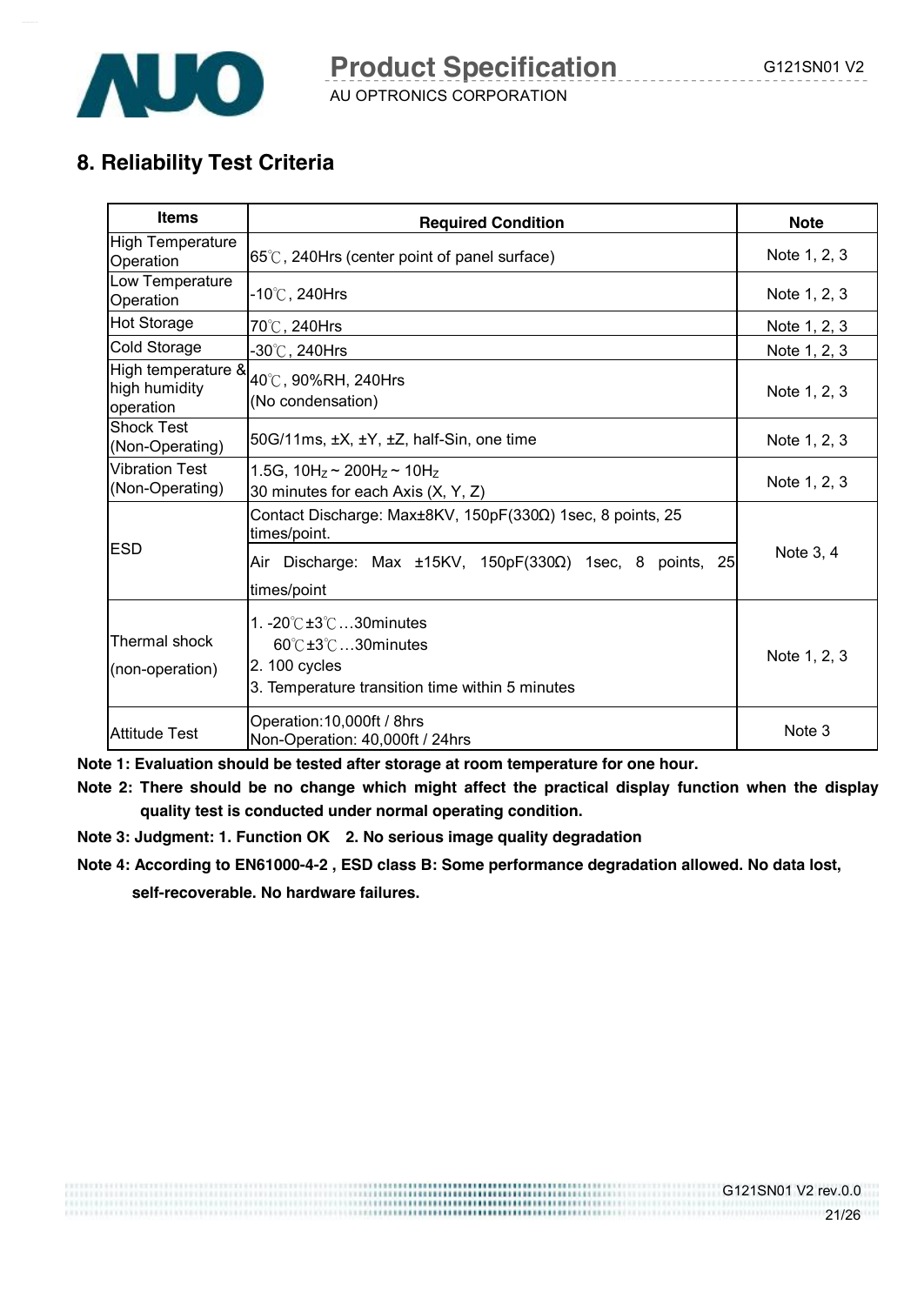

# **9. Mechanical Characteristics**

# **9.1 LCM Outline Dimension (Front View)**



 G121SN01 V2 rev.0.0 22/26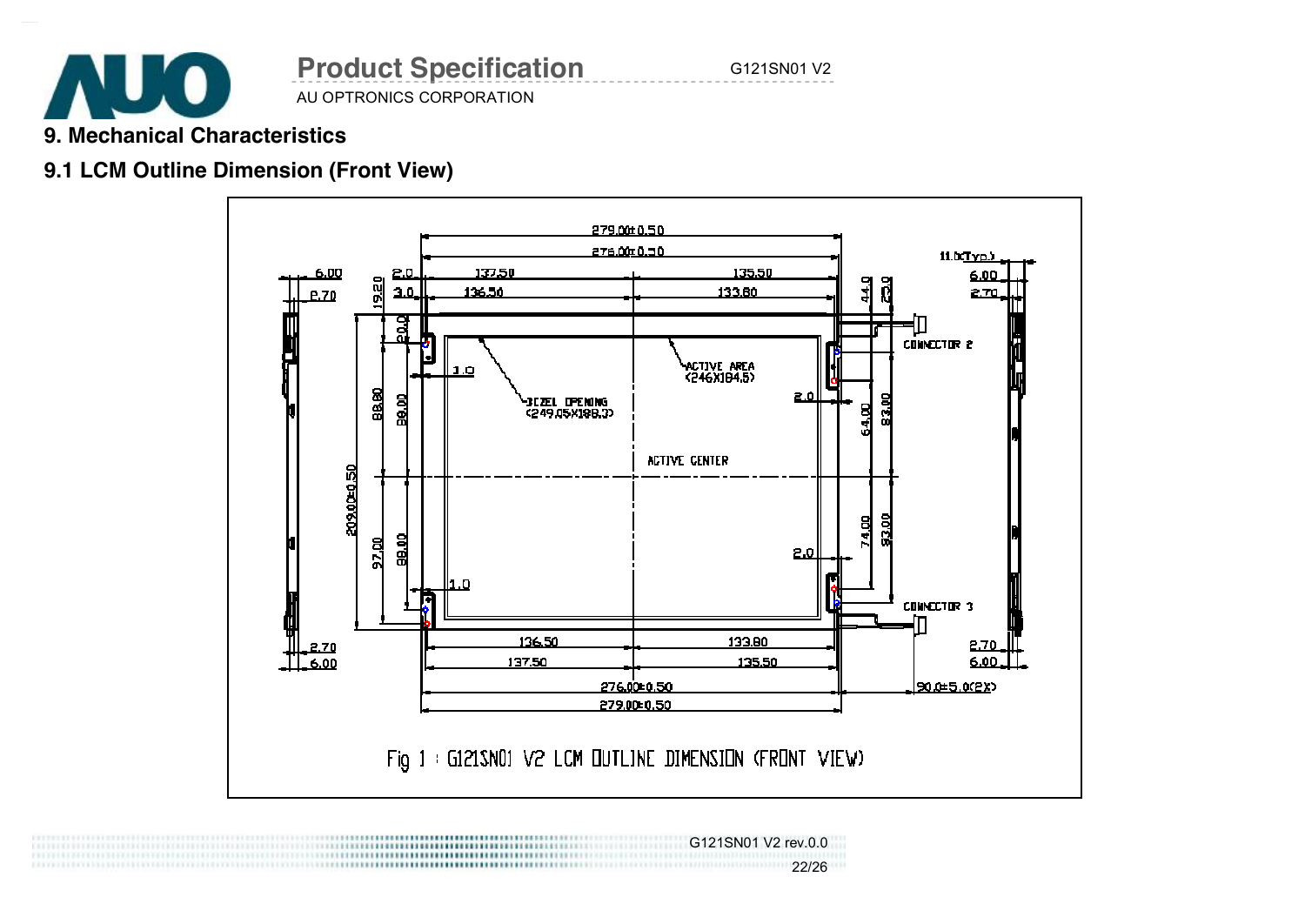

# **9.2 LCM Outline Dimension (Rear View)**



 G121SN01 V2 rev.0.0 23/26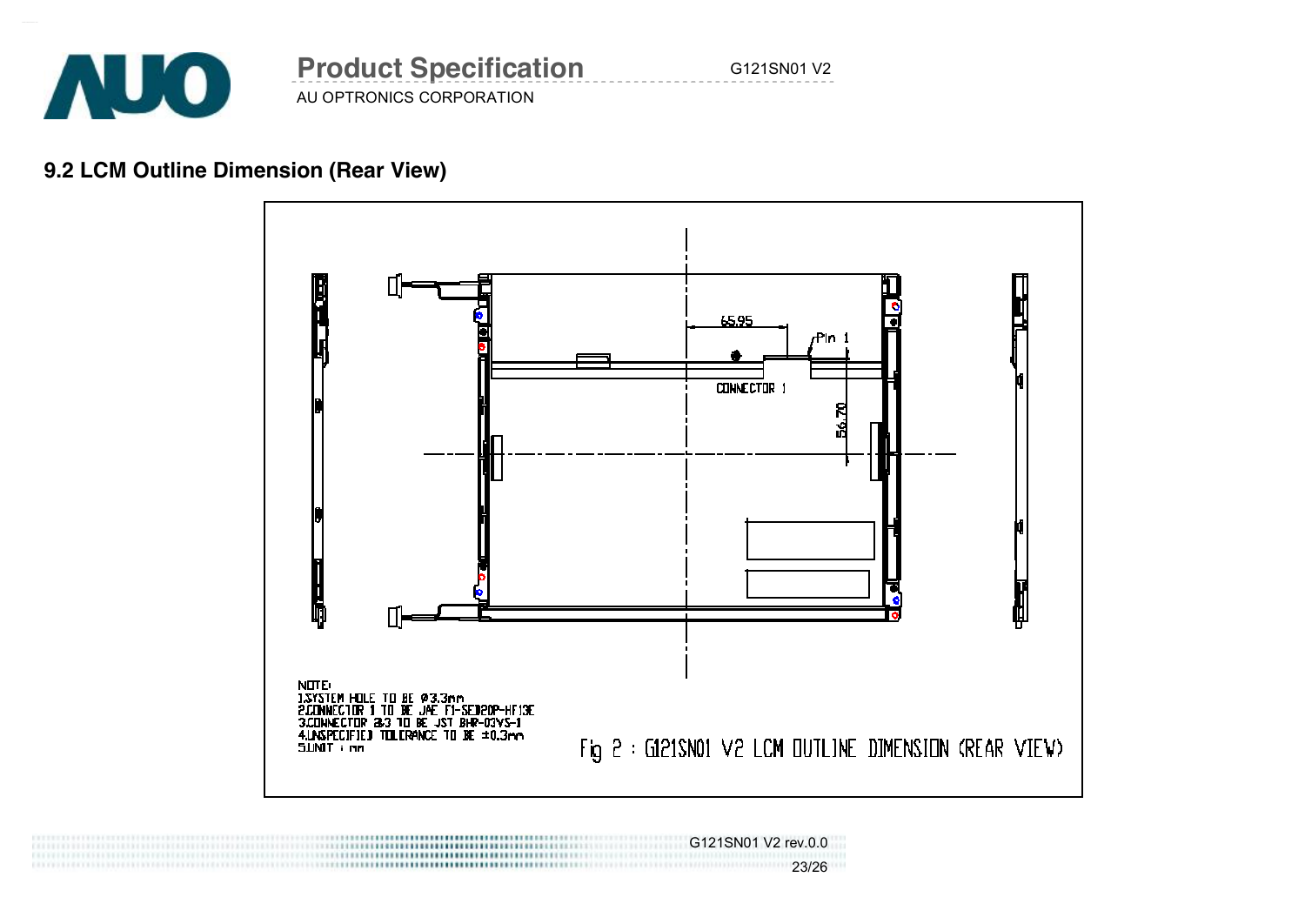

.................................

### **9.3 Screw Hole Depth and Center Position**

Screw type: M3 screw

Screw hole minimum depth, from side surface =2.7mm (See drawing)

The Max. Diameter of the mounting screw head is 6.0mm

Screw Torque: Maximum 6.0 kgf-cm

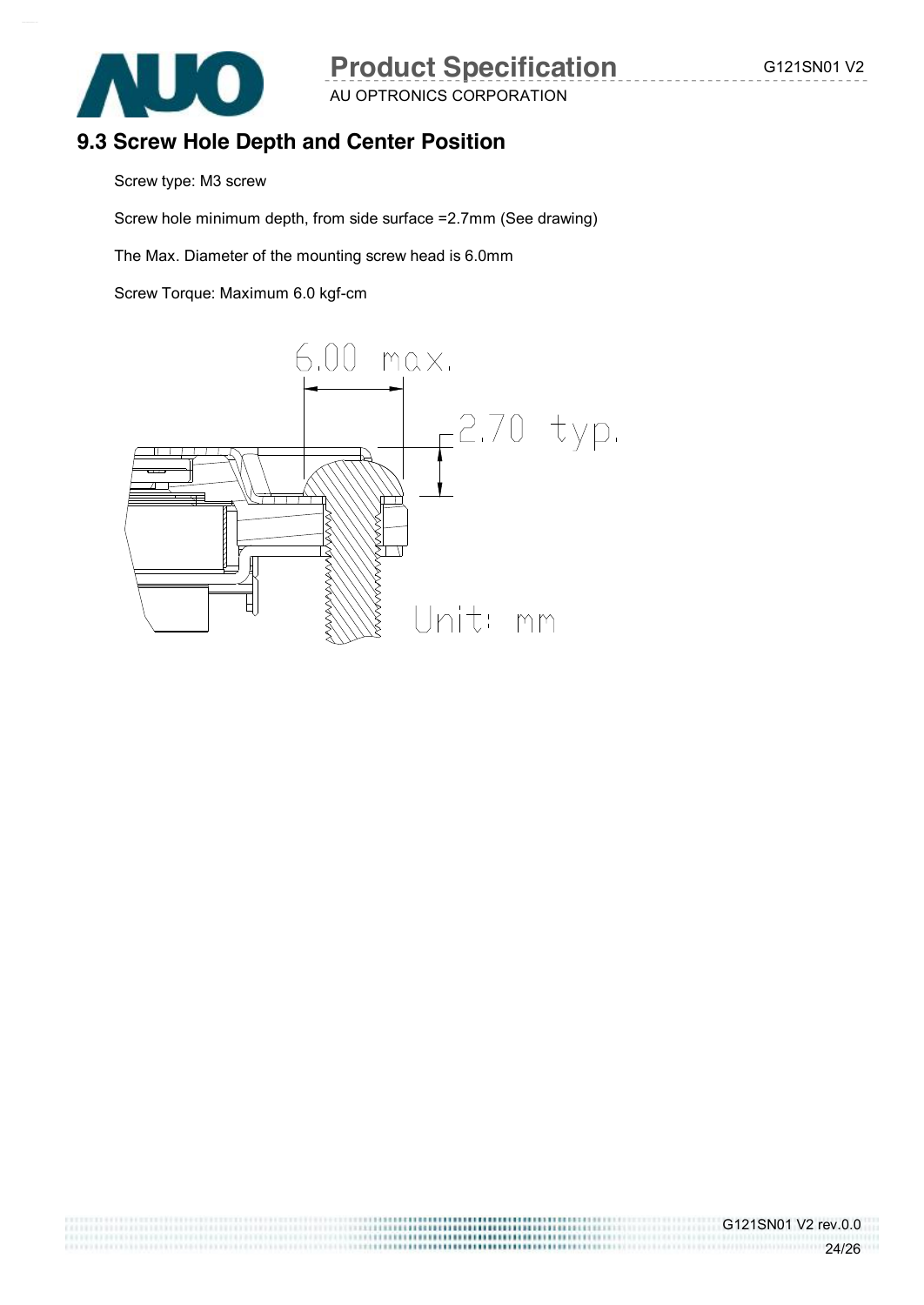

AU OPTRONICS CORPORATION

**10. Label and Packaging** 

### **10.1 Shipping Label** (on the rear side of TFT-LCD display)



### **10.2 Carton Package**

Max capacity: 20 TFT-LCD modules per carton.

Max weight: 17 kg per carton

Outside dimension of carton: 576(L) mm x 326(L) mm x 420(H) mm



G121SN01 V2 rev.0.0

25/26